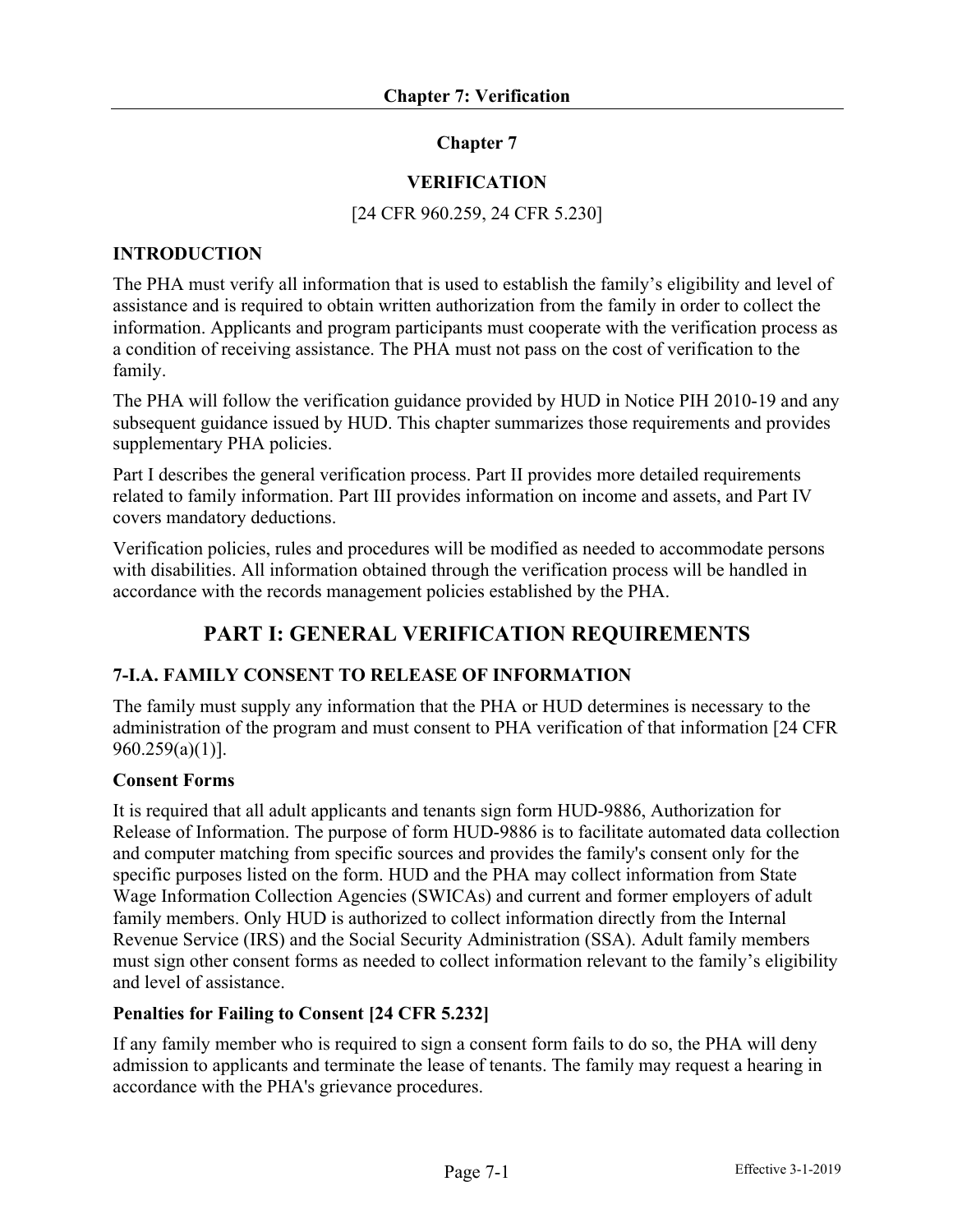# **7-I.B. OVERVIEW OF VERIFICATION REQUIREMENTS**

## **HUD's Verification Hierarchy**

HUD mandates the use of the EIV system and offers administrative guidance on the use of other methods to verify family information and specifies the circumstances in which each method will be used. In general, HUD requires the PHA to use the most reliable form of verification that is available and to document the reasons when the PHA uses a lesser form of verification.

## PHA Policy

In order of priority, the forms of verification that the PHA will use are:

Up-front Income Verification (UIV) using HUD's Enterprise Income Verification (EIV) system

Up-front Income Verification (UIV) using a non-HUD system

Written Third Party Verification (may be provided by applicant or resident)

Written Third-party Verification Form

Oral Third-party Verification

Self-Certification

Each of the verification methods is discussed in subsequent sections below.

### **Requirements for Acceptable Documents**

## PHA Policy

Any documents used for verification must be the original (not photocopies) and generally must be dated within 60 days of the date they are provided to the PHA. The documents must not be damaged, altered or in any way illegible.

Print-outs from web pages are considered original documents.

The PHA staff member who views the original document must make a photocopy, annotate the copy with the name of the person who provided the document and the date the original was viewed, and sign the copy.

Any family self-certifications must be made in a format acceptable to the PHA and must be signed in the presence of a PHA representative or PHA notary public.

### **File Documentation**

The PHA must document in the file how the figures used in income and rent calculations were determined. All verification attempts, information obtained, and decisions reached during the verification process will be recorded in the family's file in sufficient detail to demonstrate that the PHA has followed all of the verification policies set forth in this ACOP. The record should be sufficient to enable a staff member or HUD reviewer to understand the process followed and conclusions reached.

The PHA will document, in the family file, the following:

Reported family annual income

Value of assets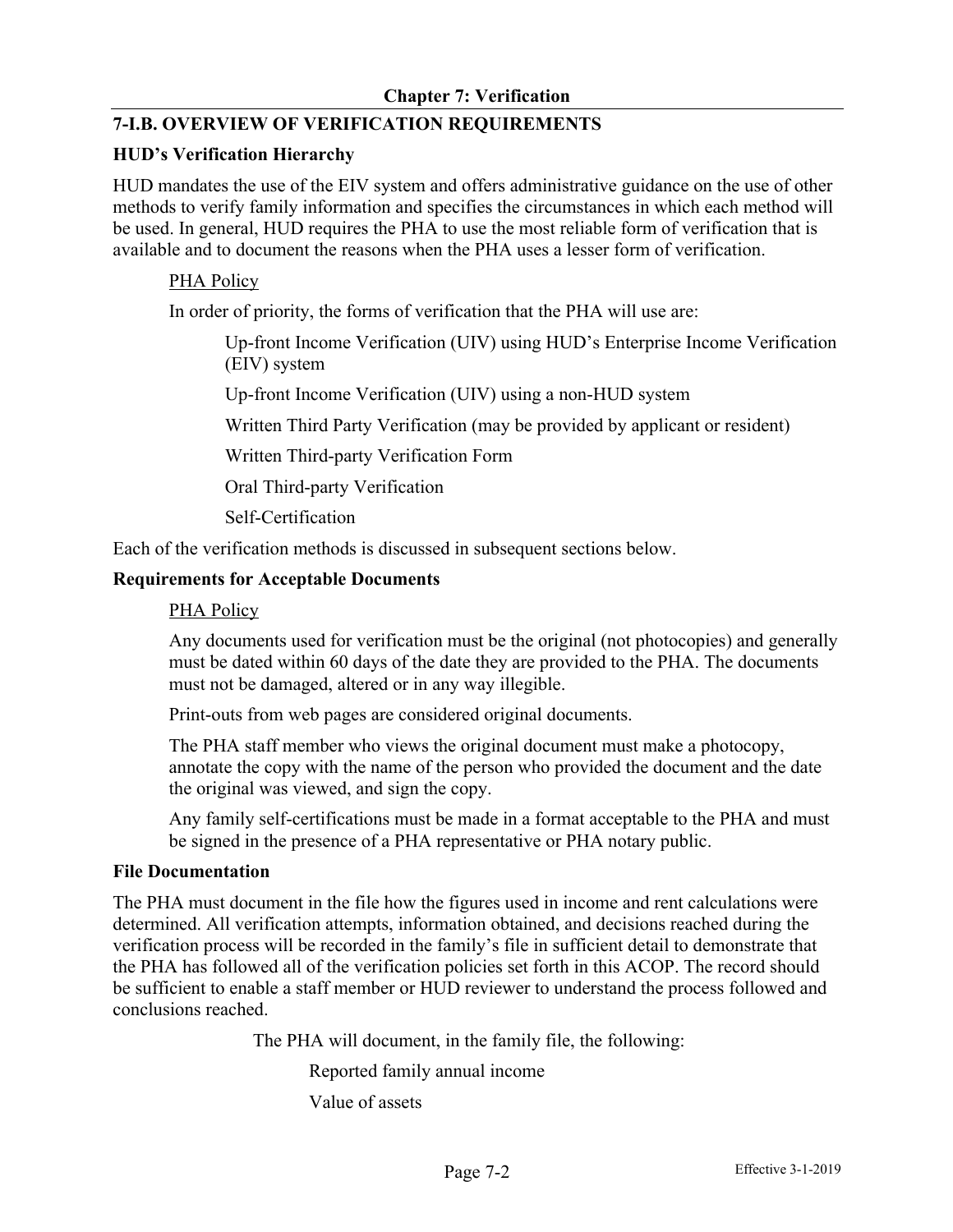Expenses related to deductions from annual income

Other factors influencing the adjusted income or income-based rent determination

# **7-I.C. UP-FRONT INCOME VERIFICATION (UIV)**

Up-front income verification (UIV) refers to the PHA's use of the verification tools available from independent sources that maintain computerized information about earnings and benefits. UIV will be used to the extent that these systems are available to the PHA.

There may be legitimate differences between the information provided by the family and UIVgenerated information. If the family disputes the accuracy of UIV data, no adverse action can be taken until the PHA has independently verified the UIV information and the family has been granted the opportunity to contest any adverse findings through the PHA's informal review/hearing processes. (For more on UIV and income projection, see section 6-I.C.)

# **Upfront Income Verification Using HUD's Enterprise Income Verification (EIV) System (Mandatory)**

PHAs must use HUD's EIV system in its entirety as a third-party source to verify tenant employment and income information during mandatory reexaminations or recertifications of family composition and income in accordance with 24 CFR 5.236 and administrative guidance issued by HUD. HUD's EIV system contains data showing earned income, unemployment benefits, social security benefits, and SSI benefits for participant families. The following policies apply to the use of HUD's EIV system.

# **Use of HUD's Enterprise Income Verification (EIV) System**

PHAs must use HUD's EIV system in its entirety as a third-party source to verify tenant employment and income information during mandatory reexaminations or recertifications of family composition and income in accordance with 24 CFR 5.236 and administrative guidance issued by HUD. HUD's EIV system contains data showing earned income, unemployment benefits, social security benefits, and SSI benefits for participant families. The following policies apply to the use of HUD's EIV system.

# *EIV Income Reports*

The data shown on income reports is updated quarterly. Data may be between three and six months old at the time reports are generated.

> The PHA will obtain income reports for annual reexaminations on a monthly basis. Reports will be generated as part of the regular reexamination process. Income reports will be compared to family-provided information as part of the annual reexamination process. Income reports may be used in the calculation of annual income, as described in Chapter 6.I.C. Income reports may also be used to meet the regulatory requirement for third party verification, as described above. Policies for resolving discrepancies between income reports and family-provided information will be resolved as described in Chapter 6.I.C. and in this chapter.

> Income reports will be used in interim reexaminations to identify any discrepancies between reported income and income shown in the EIV system,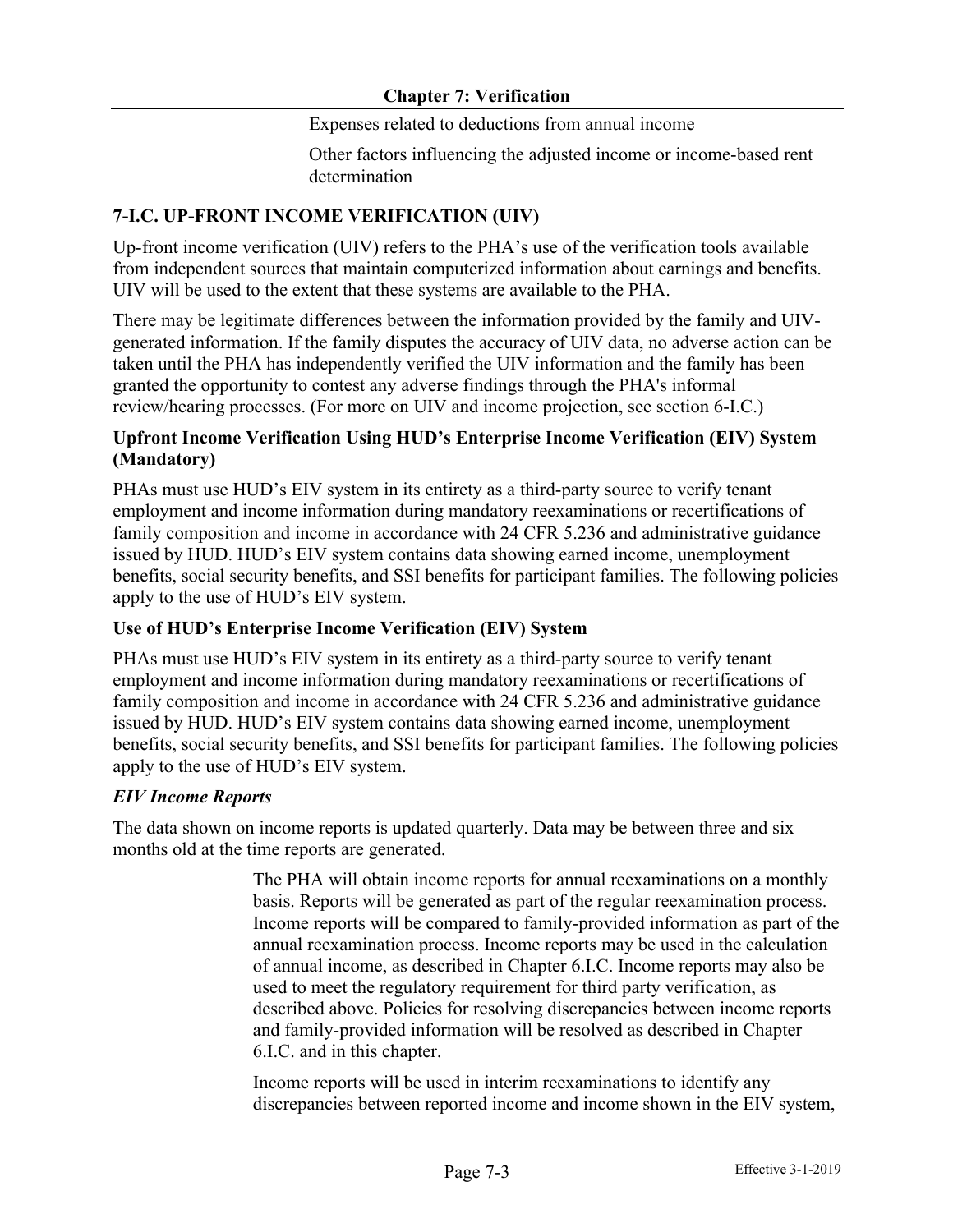and as necessary to verify and calculate earned income, unemployment benefits, Social Security and/or SSI benefits. EIV will also be used to verify that families claiming zero income are not receiving income from any of these sources.

Income reports will be retained in resident files with the applicable annual or interim reexamination documents.

When the PHA determines through income reports and third-party verification that a family has concealed or under-reported income, corrective action will be taken pursuant to the policies in Chapter 15, Program Integrity.

## *EIV Identity Verification*

The EIV system verifies resident identities against Social Security Administration (SSA) records. These records are compared to Public and Indian Housing Information Center (PIC) data for a match on social security number, name, and date of birth.

PHAs are required to use EIV's *Identity Verification Report* on a monthly basis to improve the availability of income information in EIV [Notice PIH 2012-10].

When identity verification for a resident fails, a message will be displayed within the EIV system and no income information will be displayed.

> The PHA will identify residents whose identity verification has failed by reviewing EIV's *Identity Verification Report* on a monthly basis. The PHA will attempt to resolve PIC/SSA discrepancies by obtaining appropriate documentation from the resident. When the PHA determines that discrepancies exist due to PHA errors such as spelling errors or incorrect birth dates, the errors will be corrected promptly.

The PHA will inform all applicants and residents of its use of the following UIV resources during the admission and reexamination process:

HUD's EIV system

# **7-I.D. THIRD-PARTY WRITTEN AND ORAL VERIFICATION**

HUD's current verification hierarchy defines two types of written third-party verification. The more preferable form, "written third-party verification," consists of an original document generated by a third-party source, which may be received directly from a third-party source or provided to the PHA by the family. If written third-party verification is not available, the PHA must attempt to obtain a "written third-party verification form." This is a standardized form used to collect information from a third party.

# **Written Third-Party Verification [Notice PIH 2010-19]**

Written third-party verification documents must be original and authentic and may be supplied by the family or received from a third-party source.

Examples of acceptable tenant-provided documents include, but are not limited to: pay stubs, payroll summary reports, employer notice or letters of hire and termination, SSA benefit verification letters, bank statements, child support payment stubs, welfare benefit letters and/or printouts, and unemployment monetary benefit notices.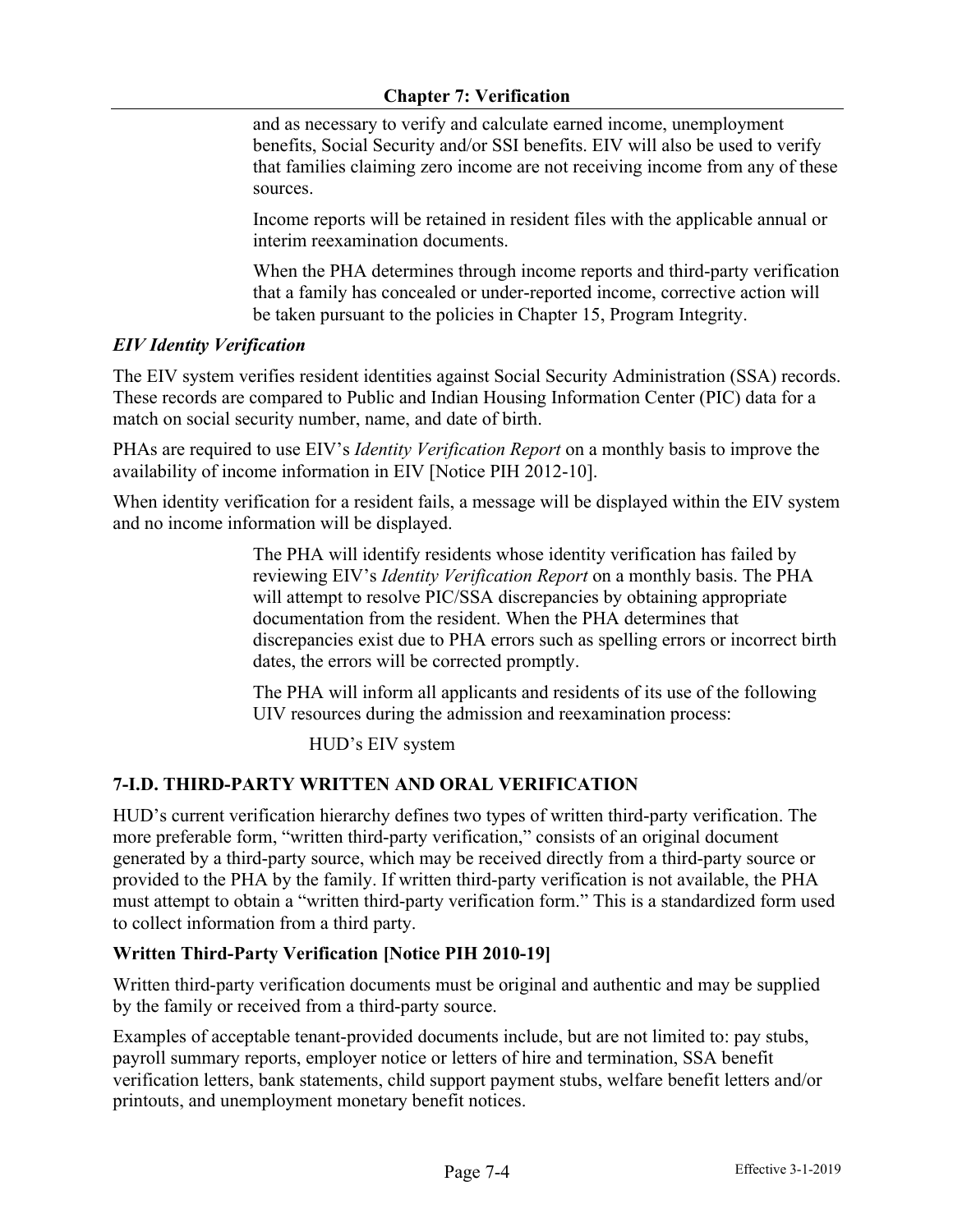The PHA is required to obtain, at minimum, two current and consecutive pay stubs for determining annual income from wages.

The PHA may reject documentation provided by the family if the document is not an original, if the document appears to be forged, or if the document is altered, mutilated, or illegible.

> Third-party documents provided by the family must be dated within 60 days of the PHA request date.

> If the PHA determines that third-party documents provided by the family are not acceptable, the PHA will explain the reason to the family and request additional documentation.

> As verification of earned income, the PHA will require the family to provide two to three pay stubs that are not more than 60-days old.

## **Written Third-Party Verification Form**

While HUD considers standardized third-party forms to be less reliable than the third-party written verification described above, this form of verification is mandatory when the family cannot provide acceptable documentation. Written third-party verification is also required when there appears to be unreported income and other forms of verification are not available.

The PHA will send third-party verification forms directly to the third party.

Third-party verification forms will be sent when third-party verification documents are unavailable or are rejected by the PHA.

# **Oral Third-Party Verification [Notice PIH 2010-19]**

For third-party oral verification, PHAs contact sources, identified by UIV techniques or by the family, by telephone or in person.

Oral third-party verification is mandatory if neither form of written third-party verification is available.

Third-party oral verification may be used when requests for written third-party verification forms have not been returned within a reasonable time—e.g., 10 business days.

PHAs should document in the file the date and time of the telephone call or visit, the name of the person contacted, the telephone number, as well as the information confirmed.

> In collecting third-party oral verification, PHA staff will record in the family's file the name and title of the person contacted, the date and time of the conversation (or attempt), the telephone number used, and the facts provided.

When any source responds verbally to the initial written request for verification the PHA will accept the verbal response as oral verification but will also request that the source complete and return any verification forms that were provided.

# **When Third-Party Information is Not Required [Notice PIH 2010-19]**

For third-party oral verification, PHAs contact sources, identified by UIV techniques or by the family, by telephone or in person.

Oral third-party verification is mandatory if neither form of written third-party verification is available.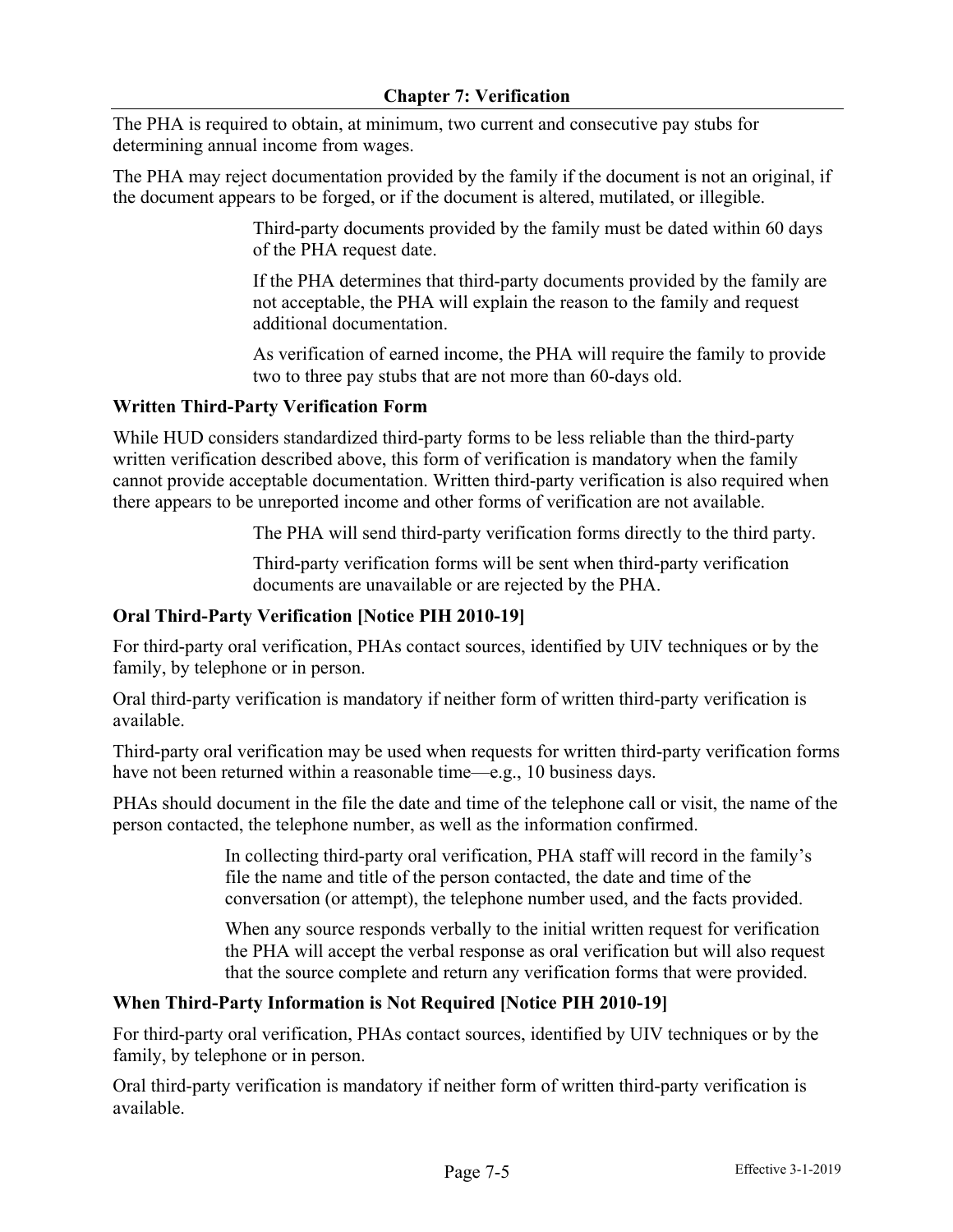Third-party oral verification may be used when requests for written third-party verification forms have not been returned within a reasonable time—e.g., 10 business days.

PHAs should document in the file the date and time of the telephone call or visit, the name of the person contacted, the telephone number, as well as the information confirmed.

> If the family cannot provide original documents, the PHA will pay the service charge required to obtain third-party verification, unless it is not cost effective in which case a self-certification will be acceptable as the only means of verification. The cost of verification will not be passed on to the family.

> The cost of postage and envelopes to obtain third-party verification of income, assets, and expenses is not an unreasonable cost [VG, p. 18].

# *Primary Documents*

Third-party verification is not required when legal documents are the primary source, such as a birth certificate or other legal documentation of birth.

## *Imputed Assets*

HUD permits PHAs to accept a self-certification from a family as verification of assets disposed of for less than fair market value [HCV GB, p. 5-28].

> The PHA will accept a self-certification from a family as verification of assets disposed of for less than fair market value [HCV GB, p. 5-28].

# **7-I.E. SELF-CERTIFICATION**

Self-certification, or "tenant declaration," is used as a last resort when the PHA is unable to obtain third-party verification.

When the PHA relies on a tenant declaration for verification of income, assets, or expenses, the family's file must be documented to explain why third-party verification was not available.

> When information cannot be verified by a third party or by review of documents, family members will be required to submit self-certifications attesting to the accuracy of the information they have provided to the PHA.

The PHA may require a family to certify that a family member does not receive a particular type of income or benefit.

The self-certification must be made in a format acceptable to the PHA and must be signed by the family member whose information or status is being verified. All self-certifications must be signed in the presence of a PHA representative.

# **PART II: VERIFYING FAMILY INFORMATION**

# **7-II.A. VERIFICATION OF LEGAL IDENTITY**

The PHA will require families to furnish verification of legal identity for each household member.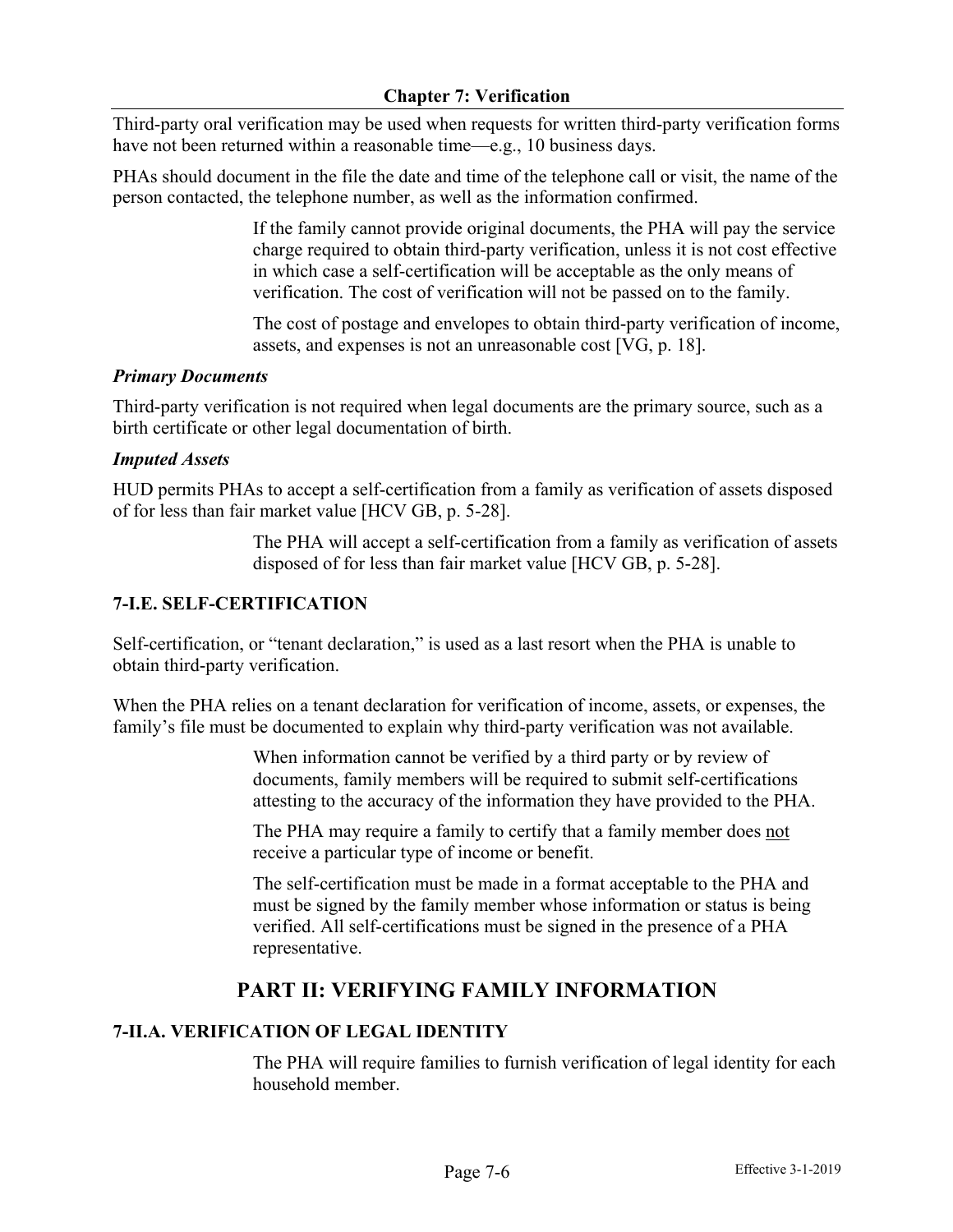| <b>Verification of Legal Identity</b>                                                                                                                                                                                                                                                        | <b>Verification of Legal Identity</b>                                                                                    |
|----------------------------------------------------------------------------------------------------------------------------------------------------------------------------------------------------------------------------------------------------------------------------------------------|--------------------------------------------------------------------------------------------------------------------------|
| for Adults                                                                                                                                                                                                                                                                                   | for Children                                                                                                             |
| Certificate of birth, naturalization<br>papers<br>Church issued baptismal<br>certificate<br>Current, valid driver's license or<br>Department of Motor Vehicle<br>identification card<br>U.S. military discharge (DD 214)<br>Current U.S. passport<br>Current employer<br>identification card | Certificate of birth<br>Adoption papers<br>Custody agreement<br>Health and Human Services ID<br>Certified school records |

If a document submitted by a family is illegible for any reason or otherwise questionable, more than one of these documents may be required.

If none of these documents can be provided and at the PHA's discretion, a third party who knows the person may attest to the person's identity. The certification must be provided in a format acceptable to the PHA and be signed in the presence of a PHA representative or PHA notary public.

Legal identity will be verified for all applicants at the time of eligibility determination and in cases where the PHA has reason to doubt the identity of a person representing him or herself to be a tenant or a member of a tenant family.

# **7-II.B. SOCIAL SECURITY NUMBERS**

The family must provide documentation of a valid social security number (SSN) for each member of the household, with the exception of individuals who do not contend eligible immigration status. Exemptions also include existing program participants as of January 31, 2010, who have either previously disclosed social security numbers HUD has determined to be valid, or who are 62 years of age or older and had not previously disclosed an SSN [24 CFR 5.216(g) and Notice PIH 2012-10].

The PHA may only reject documentation of an SSN provided by an applicant or resident if the document is not an original document, if the original document has been altered, mutilated, is illegible, or if the document appears to be forged.

> The PHA will explain to the applicant or resident the reasons the document is not acceptable and request that the individual obtain and submit acceptable documentation of the SSN to the PHA within 90 days**.**

**The PHA will grant one additional 90-day exten**sion if needed for reasons beyond the applicant's control, such as delayed processing of the SSN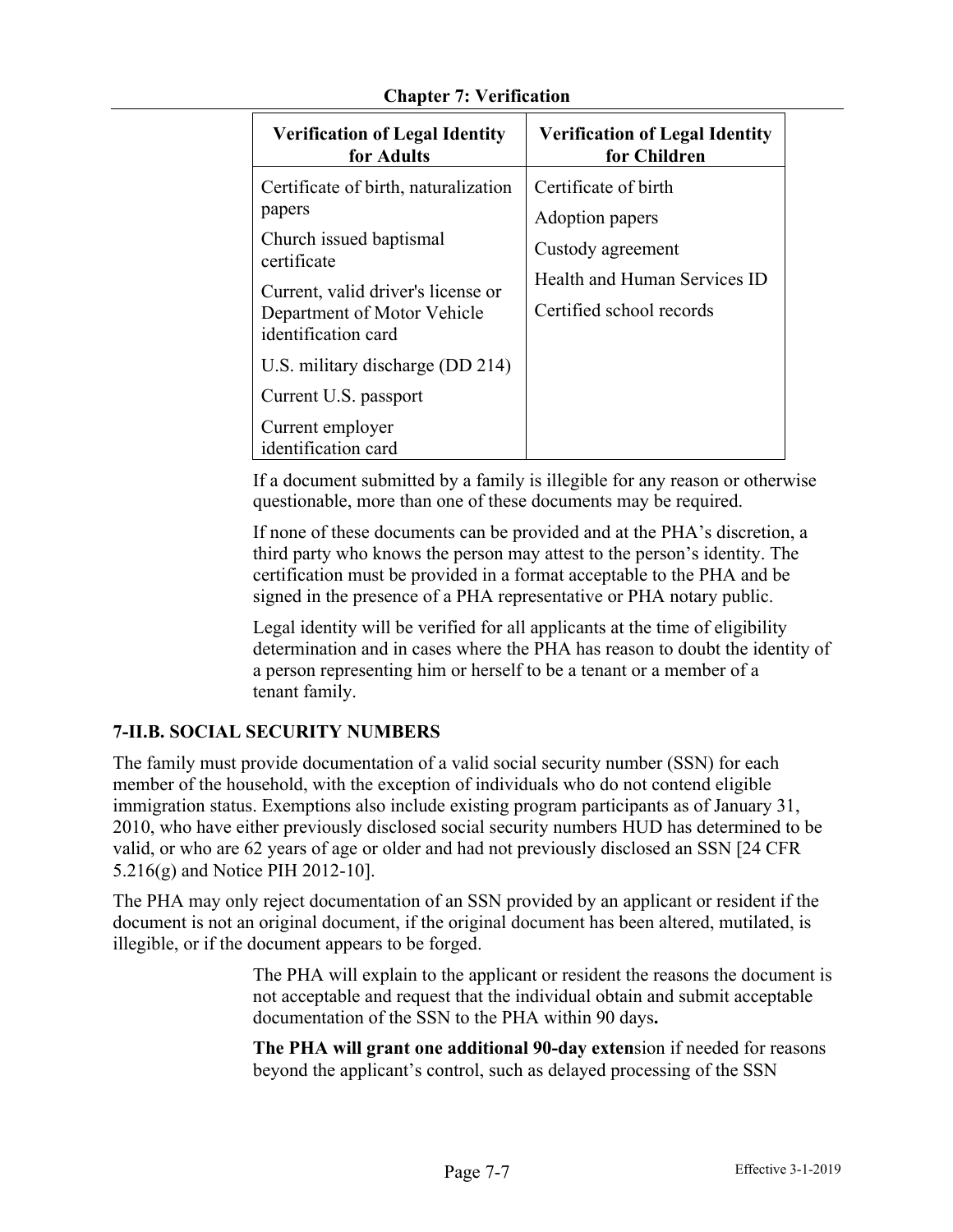application by the SSA, natural disaster, fire, death in the family, or other emergency.

PHA Policy

The PHA will verify each disclosed SSN by:

Obtaining documentation from applicants and residents that is acceptable as evidence of social security numbers

Making a copy of the original documentation submitted, returning it to the individual, and retaining a copy in the file folder

#### PHA Policy

Once an individual's status is classified as "verified" in HUD's EIV system, the PHA will remove and destroy copies of documentation accepted as evidence of social security numbers.

### **7-II.C. DOCUMENTATION OF AGE**

A birth certificate or other official record of birth is the preferred form of age verification for all family members. For elderly family members an original document that provides evidence of the receipt of social security retirement benefits is acceptable.

#### PHA Policy

If an official record of birth or evidence of social security retirement benefits cannot be provided, the PHA will require the family to submit other documents that support the reported age of the family member (e.g., school records, driver's license if birth year is recorded) and to provide a self-certification.

Age must be verified only once during continuously-assisted occupancy.

### **7-II.D. FAMILY RELATIONSHIPS**

Applicants and tenants are required to identify the relationship of each household member to the head of household. Definitions of the primary household relationships are provided in the Eligibility chapter.

> Family relationships are verified only to the extent necessary to determine a family's eligibility and level of assistance. Certification by the head of household normally is sufficient verification of family relationships.

#### **Marriage**

Certification by the head of household is normally sufficient verification. If the PHA has reasonable doubts about a marital relationship, the PHA will require the family to document the marriage with a marriage certificate or other documentation to verify that the couple is married.

In the case of a common law marriage, the couple must demonstrate that they hold themselves to be married (e.g., by telling the community they are married, calling each other husband and wife, using the same last name, filing joint income tax returns).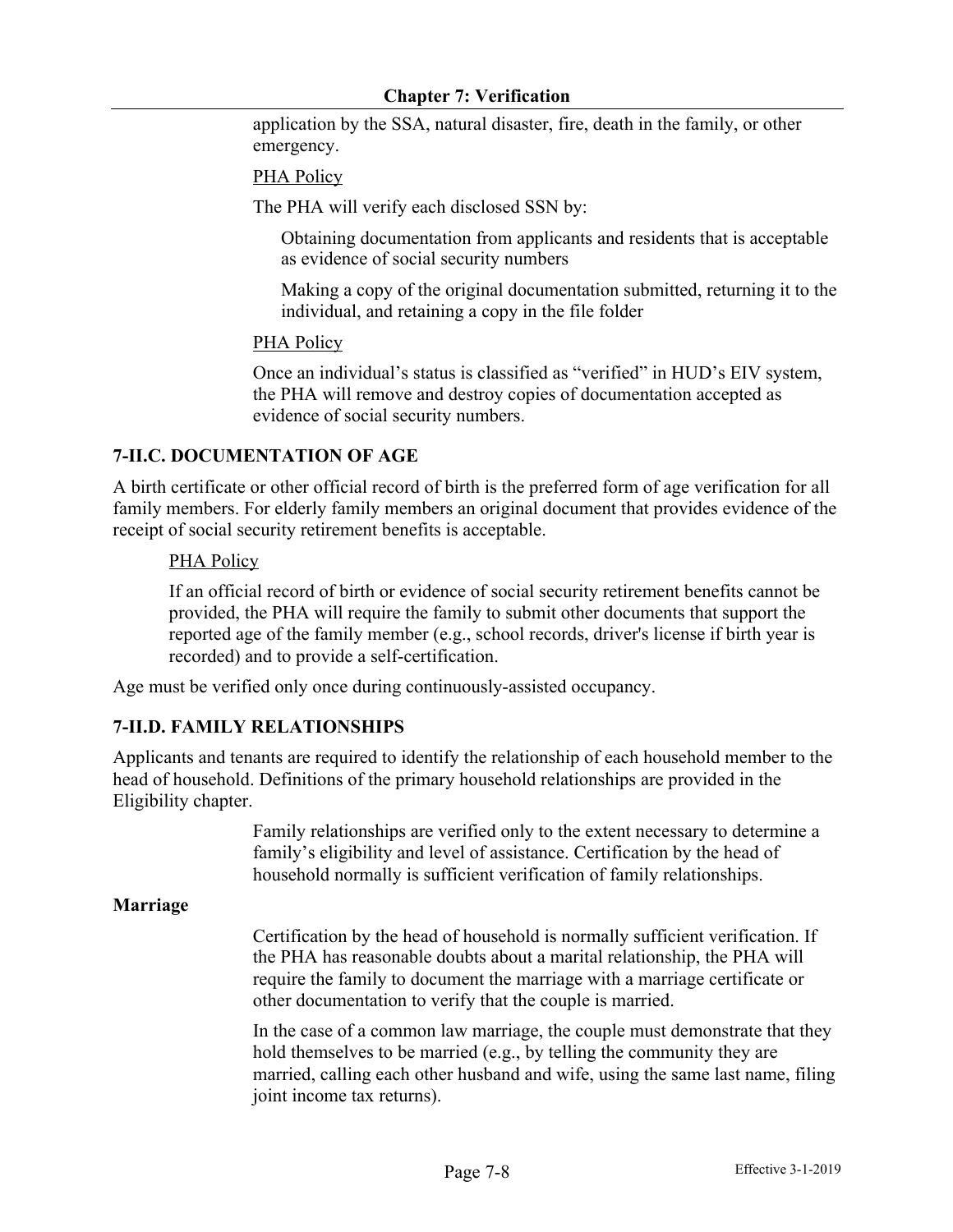## **Separation or Divorce**

Certification by the head of household is normally sufficient verification. If the PHA has reasonable doubts about a divorce or separation, the PHA will require the family to provide documentation of the divorce or separation with a certified copy of a divorce decree, signed by a court officer; a copy of a court-ordered maintenance or other court record; or other documentation that shows a couple is divorced or separated.

If no court document is available, documentation from a community-based agency will be accepted.

### **Absence of Adult Member**

If an adult member who was formerly a member of the household is reported to be permanently absent, the family must provide evidence to support that the person is no longer a member of the family (e.g., documentation of another address at which the person resides such as a lease or utility bill).

## **Foster Children and Foster Adults**

Third-party verification from the state or local government agency responsible for the placement of the individual with the family is required.

## **7-II.E. VERIFICATION OF STUDENT STATUS**

The PHA requires families to provide information about the student status of all students who are 18 years of age or older. This information will be verified only if:

The family claims full-time student status for an adult other than the head, spouse, or cohead, or

The family claims a child care deduction to enable a family member to further his or her education.

# **7-II.F. DOCUMENTATION OF DISABILITY**

The PHA must verify the existence of a disability in order to allow certain income disallowances and deductions from income. The PHA is not permitted to inquire about the nature or extent of a person's disability [24 CFR 100.202(c)]. The PHA may not inquire about a person's diagnosis or details of treatment for a disability or medical condition. If the PHA receives a verification document that provides such information, the PHA will not place this information in the tenant file. Under no circumstances will the PHA request a resident's medical record(s). For more information on health care privacy laws, see the Department of Health and Human Services' Web site at www.os.dhhs.gov.

The PHA may make the following inquiries, provided it makes them of all applicants, whether or not they are persons with disabilities [VG, p. 24]:

- (1) Inquiry into an applicant's ability to meet the requirements of ownership or tenancy
- (2) Inquiry to determine whether an applicant is qualified for a dwelling available only to persons with disabilities or to persons with a particular type of disability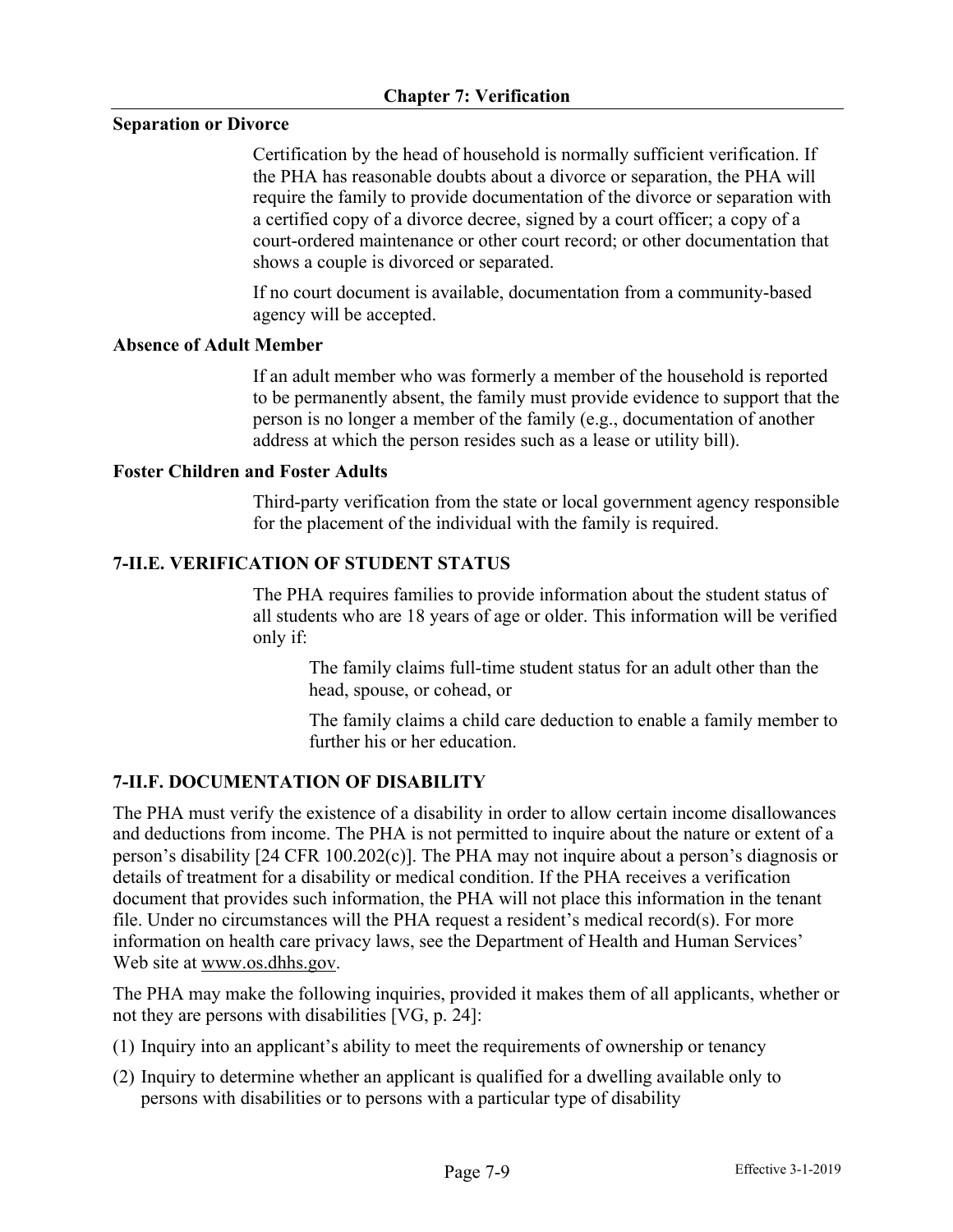- (3) Inquiry to determine whether an applicant for a dwelling is qualified for a priority available to persons with disabilities or to persons with a particular type of disability
- (4) Inquiry about whether an applicant for a dwelling is a current illegal abuser or addict of a controlled substance
- (5) Inquiry about whether an applicant has been convicted of the illegal manufacture or distribution of a controlled substance

# **Family Members Receiving SSA Disability Benefits**

Verification of receipt of disability benefits from the Social Security Administration (SSA) is sufficient for verification of disability for the purpose of qualification for waiting list preferences or certain income disallowances and deductions [VG, p. 23].

# PHA Policy

For family members claiming disability who receive disability payments from the SSA, the PHA will attempt to obtain information about disability benefits through HUD's Enterprise Income Verification (EIV) system. If documentation is not available through HUD's EIV system, the PHA will request a current (dated within the last 60 days) SSA benefit verification letter from each family member claiming disability status. If a family member is unable to provide the document, the PHA will ask the family to obtain a benefit verification letter either by calling SSA at 1-800-772-1213 or by requesting one from www.ssa.gov. Once the family receives the benefit verification letter, it will be required to provide the letter to the PHA.

# **Family Members Not Receiving SSA Disability Benefits**

Receipt of veteran's disability benefits, worker's compensation, or other non-SSA benefits based on the individual's claimed disability are not sufficient verification that the individual meets HUD's definition of disability in 24 CFR 5.403, necessary to qualify for waiting list preferences or certain income disallowances and deductions.

# PHA Policy

For family members claiming disability who do not receive SSI or other disability payments from the SSA, a knowledgeable professional must provide third-party verification that the family member meets the HUD definition of disability. See the Eligibility chapter for the HUD definition of disability. The knowledgeable professional will verify whether the family member does or does not meet the HUD definition.

# **7-II.G. CITIZENSHIP OR ELIGIBLE IMMIGRATION STATUS**

# **Overview**

Housing assistance is not available to persons who are not citizens, nationals, or eligible immigrants. Prorated assistance is provided for "mixed families" containing both eligible and ineligible persons. See the Eligibility chapter for detailed discussion of eligibility requirements. This chapter (7) discusses HUD and PHA verification requirements related to citizenship status.

The family must provide a certification that identifies each family member as a U.S. citizen, a U.S. national, an eligible noncitizen or an ineligible noncitizen and submit the documents discussed below for each family member. Once eligibility to receive assistance has been verified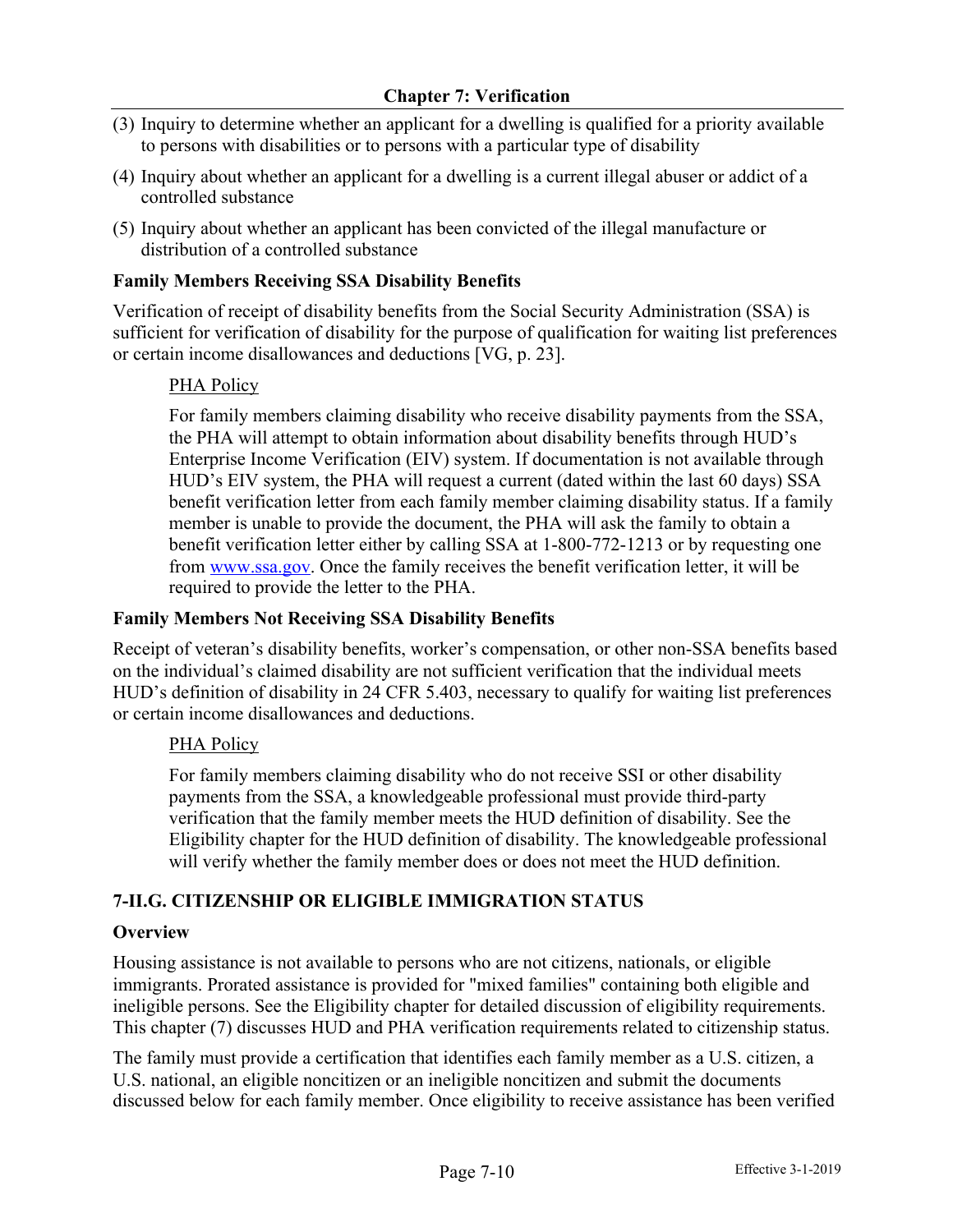for an individual it need not be collected or verified again during continuously-assisted occupancy  $[24 \text{ CFR } 5.508(g)(5)]$ 

# **U.S. Citizens and Nationals**

HUD requires a declaration be signed by each family member (or by a guardian for minors) who claims to be a U.S. citizen or national. However, HUD states that a PHA may request further verification of the family member's status. Guidance must be provided as to when and how such verification will be required by the PHA.

> Family members who claim U.S. citizenship or national status will not be required to provide additional documentation unless the PHA receives information indicating that an individual's declaration may not be accurate.

# **Eligible Immigrants**

All family members claiming eligible immigration status must declare their status in the same manner as U.S. citizens and nationals.

The documentation required for eligible noncitizens varies depending upon factors such as the date the person entered the U.S., the conditions under which eligible immigration status has been granted, age, and the date on which the family began receiving HUD-funded assistance. Exhibit 7-1 at the end of this chapter summarizes documents family members must provide.

# *PHA Verification* [HCV GB, pp 5-3 and 5-7]

For family members age 62 or older who claim to be eligible immigrants, proof of age is required in the manner described in 7-II.C. of this ACOP. No further verification of eligible immigration status is required.

For family members under the age of 62 who claim to be eligible immigrants, the PHA must verify immigration status with the U.S. Citizenship and Immigration Services (USCIS).

The PHA will follow all USCIS protocols for verification of eligible immigration status.

# **7-II.H. VERIFICATION OF PREFERENCE STATUS**

The PHA must verify any preferences claimed by an applicant that determined his or her placement on the waiting list.

> The PHA offers a preference for working families, described in Section 4-III.B.

The PHA may verify that the family qualifies for the working family preference based on the family's submission of the working member's most recent paycheck stub indicating that the working member works at least 20 hours per week. The paycheck stub must have been issued to the working member within the last thirty days.

The PHA may also seek third party verification from the employer of the head, spouse, cohead or sole member of a family requesting a preference as a working family.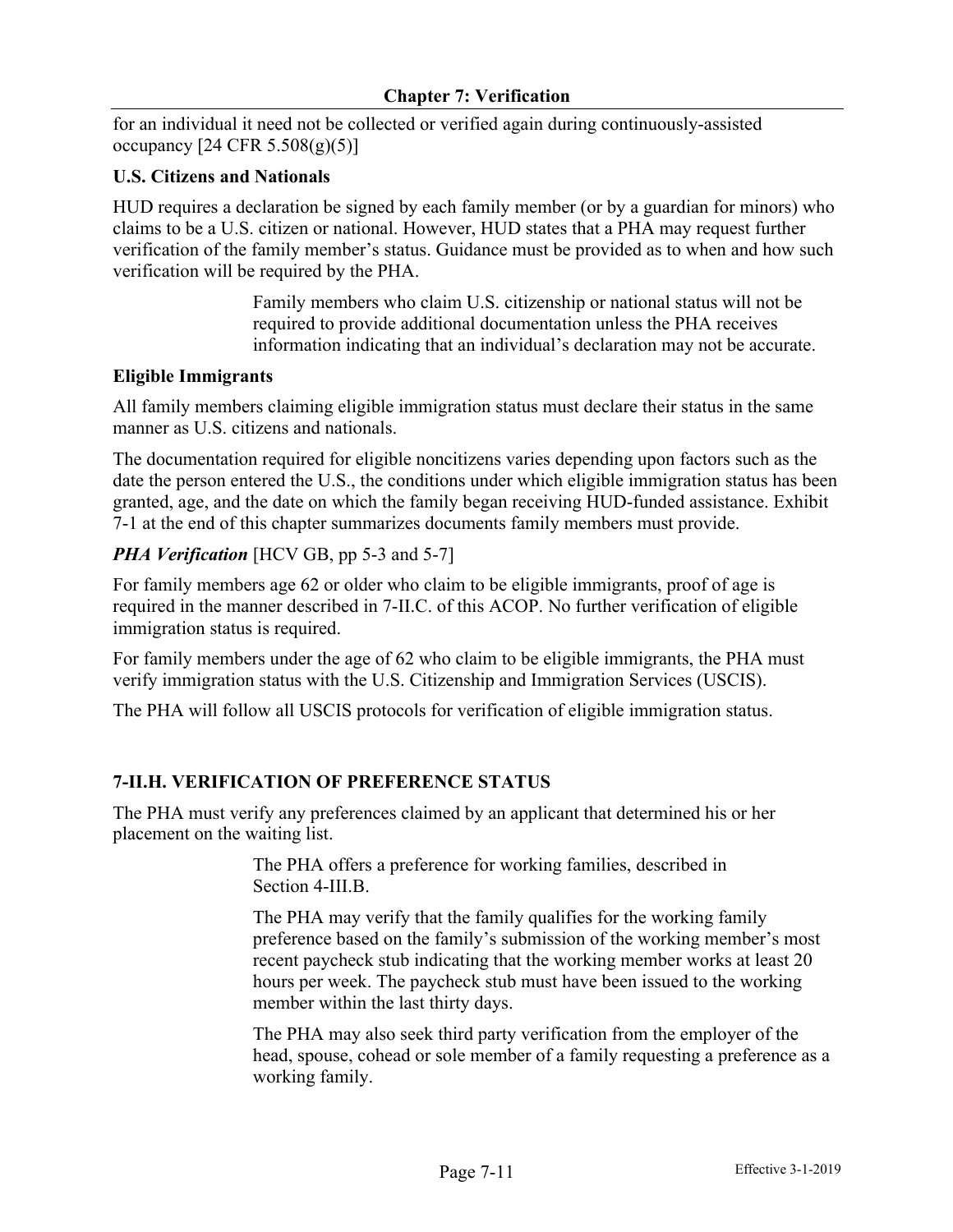# **PART III: VERIFYING INCOME AND ASSETS**

# **7-III.A. EARNED INCOME**

Chapter 6, Part I of this ACOP describes in detail the types of income that are included and excluded and how assets and income from assets are handled. Any assets and income reported by the family must be verified. This part provides PHA policies that supplement the general verification procedures specified in Part I of this chapter.

## **Tips**

The standard verification policies found in Part I of this chapter apply to the verification of earned income. However, tip income poses a unique situation in that it is difficult to anticipate and third-party verification is not always available. Therefore, tip income requires clarification in PHA policy.

> Unless tip income is included in a family member's W-2 by the employer, persons who work in industries where tips are standard will be required to sign a certified estimate of tips received for the prior year and tips anticipated to be received in the coming year.

### **Wages**

For wages other than tips, the family must provide originals of the two most current, consecutive pay stubs.

## **7-III.B. BUSINESS AND SELF EMPLOYMENT INCOME**

As with tip income, income from a business or from self-employment is often difficult to verify through a third party. Tax-related documents may be the best source of information; however, this is not anticipated income. Sometimes self-certification may be required. It is an even greater challenge if the business is new, since there will be no historical data to use as a basis for anticipating income. The PHA needs to have policies specific to business and self-employment income to assist staff in understanding what verification methods are to be used.

Business owners and self-employed persons will be required to provide:

An audited financial statement for the previous fiscal year if an audit was conducted. If an audit was not conducted, a statement of income and expenses must be submitted and the business owner or selfemployed person must certify to its accuracy.

All schedules completed for filing federal and local taxes in the preceding year

If accelerated depreciation was used on the tax return or financial statement, an accountant's calculation of depreciation expense, computed using straight-line depreciation rules

The PHA will provide a format for any person who is unable to provide such a statement to record income and expenses for the coming year. The business owner/self-employed person will be required to submit the information requested and to certify to its accuracy at all future reexaminations.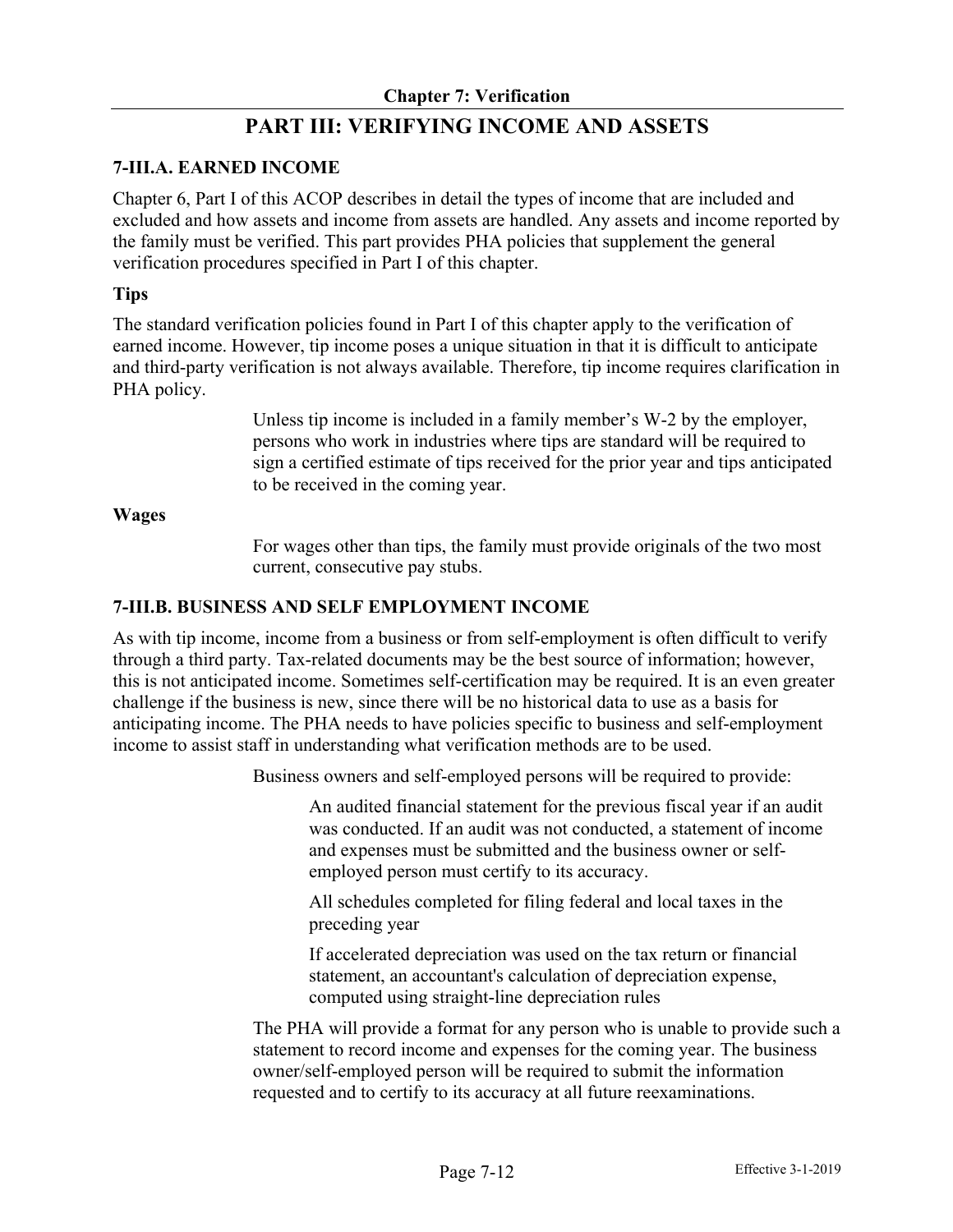At any reexamination the PHA may request documents that support submitted financial statements such as manifests, appointment books, cash books, or bank statements.

If a family member has been self-employed less than three (3) months, the PHA will accept the family member's certified estimate of income and schedule an interim reexamination in three (3) months. If the family member has been self-employed for three (3) to twelve (12) months the PHA will require the family to provide documentation of income and expenses for this period and use that information to project income

# **7-III.C. PERIODIC PAYMENTS AND PAYMENTS IN LIEU OF EARNINGS**

## **Social Security/SSI Benefits**

To verify the SS/SSI benefits of applicants, the PHA will request a current (dated within the last 60 days) SSA benefit verification letter from each family member who receives social security benefits. If a family member is unable to provide the document, the PHA will help the applicant request a benefit verification letter from SSA's Web site at www.socialsecurity.gov or ask the family to request one by calling SSA at 1-800-772-1213. Once the family has received the original benefit verification letter it will be required to provide the letter to the PHA.

To verify the SS/SSI benefits of residents, the PHA will obtain information about social security/SSI benefits through the HUD EIV System, and confirm with the resident(s) that the current listed benefit amount is correct. If the resident disputes the EIV-reported benefit amount, or if benefit information is not available in HUD systems, the PHA will request a current SSA benefit verification letter from each family member that receives social security benefits. If the family is unable to provide the document(s) the PHA will help the resident request a benefit verification letter from SSA's Web site at **www.socialsecurity.gov** or ask the family to request one by calling SSA at 1- 800-772-1213. Once the resident has received the benefit verification letter they will be required to provide it to the PHA.

# **7-III.D. ALIMONY OR CHILD SUPPORT**

For alimony and child support, there could be two different scenarios; the family receives the court awarded or agreement amount, or the family does not receive the court awarded or agreement amount. These scenarios can be handled differently.

> The methods the PHA will use to verify alimony and child support payments differ depending on whether the family declares that it receives regular payments.

If the family declares that it *receives regular payments*, verification will be obtained in the following order of priority:

> Copies of the receipts and/or payment stubs for the 60 days prior to PHA request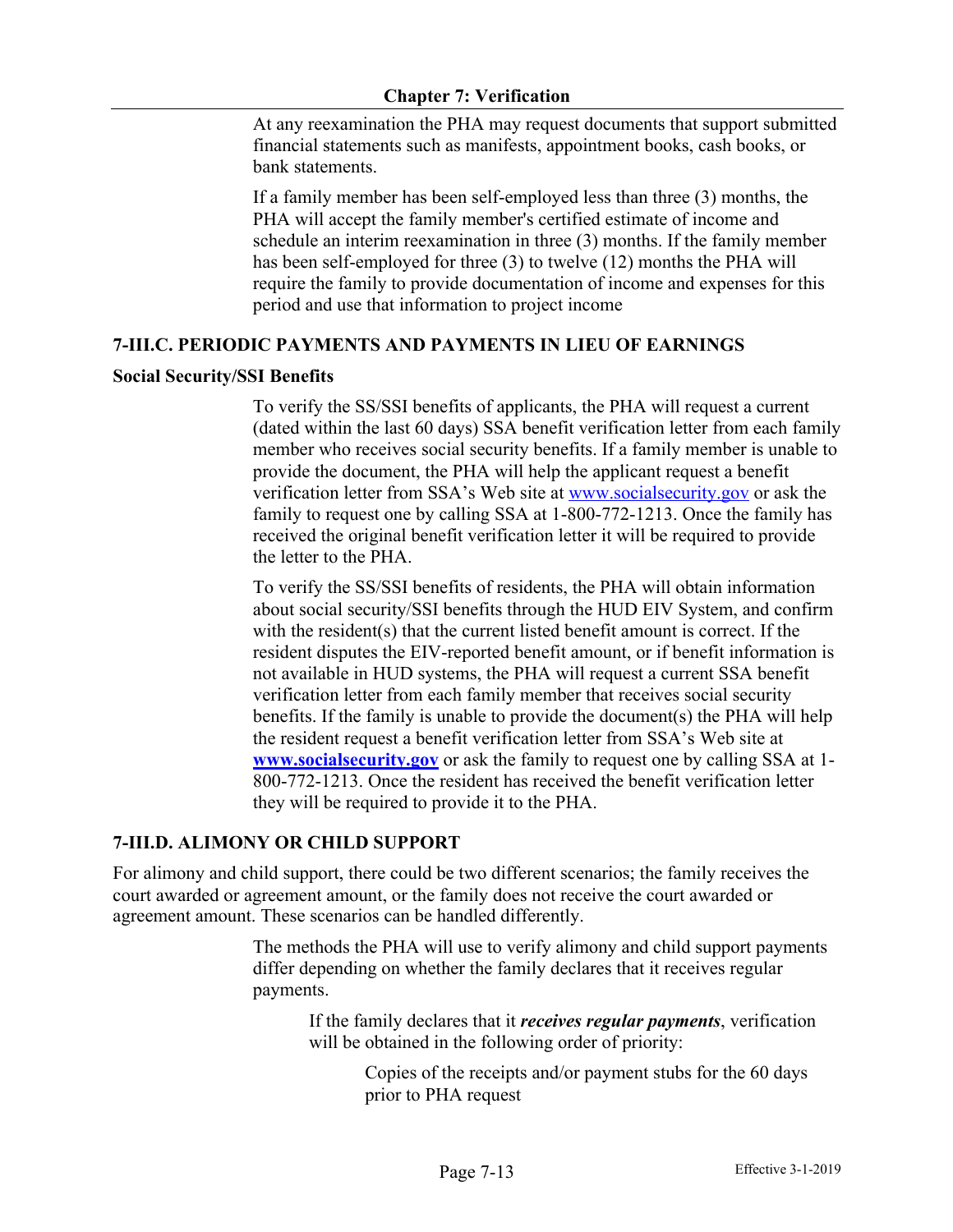Third-party verification form from the state or local child support enforcement agency

Third-party verification form from the person paying the support

Family's self-certification of amount received

If the family declares that it *receives irregular or no payments*, in addition to the verification process listed above, the family must provide evidence that it has taken all reasonable efforts to collect amounts due. This may include:

> A statement from any agency responsible for enforcing payment that shows the family has requested enforcement and is cooperating with all enforcement efforts

If the family has made independent efforts at collection, a written statement from the attorney or other collection entity that has assisted the family in these efforts

Note: Families are not required to undertake independent enforcement action.

# **7-III.E. ASSETS AND INCOME FROM ASSETS**

## **Assets Disposed of for Less than Fair Market Value**

The family must certify whether any assets have been disposed of for less than fair market value in the preceding two years. Since the PHA needs to verify only those certifications that warrant documentation, guidance must be given to staff on what the PHA will verify [HCV, p. 5-28].

The PHA will verify the value of assets disposed of only if:

The PHA does not already have a reasonable estimation of its value from previously collected information, or

The amount reported by the family in the certification appears obviously in error.

Example 1: An elderly resident reported a \$10,000 certificate of deposit at the last annual reexamination and the PHA verified this amount. Now the person reports that she has given this \$10,000 to her son. The PHA has a reasonable estimate of the value of the asset; therefore, reverification of the value of the asset is not necessary.

Example 2: A family member has disposed of its 1/4 share of real property located in a desirable area and has valued her share at approximately 5,000. Based upon market conditions, this declaration does not seem realistic. Therefore, the PHA will verify the value of this asset.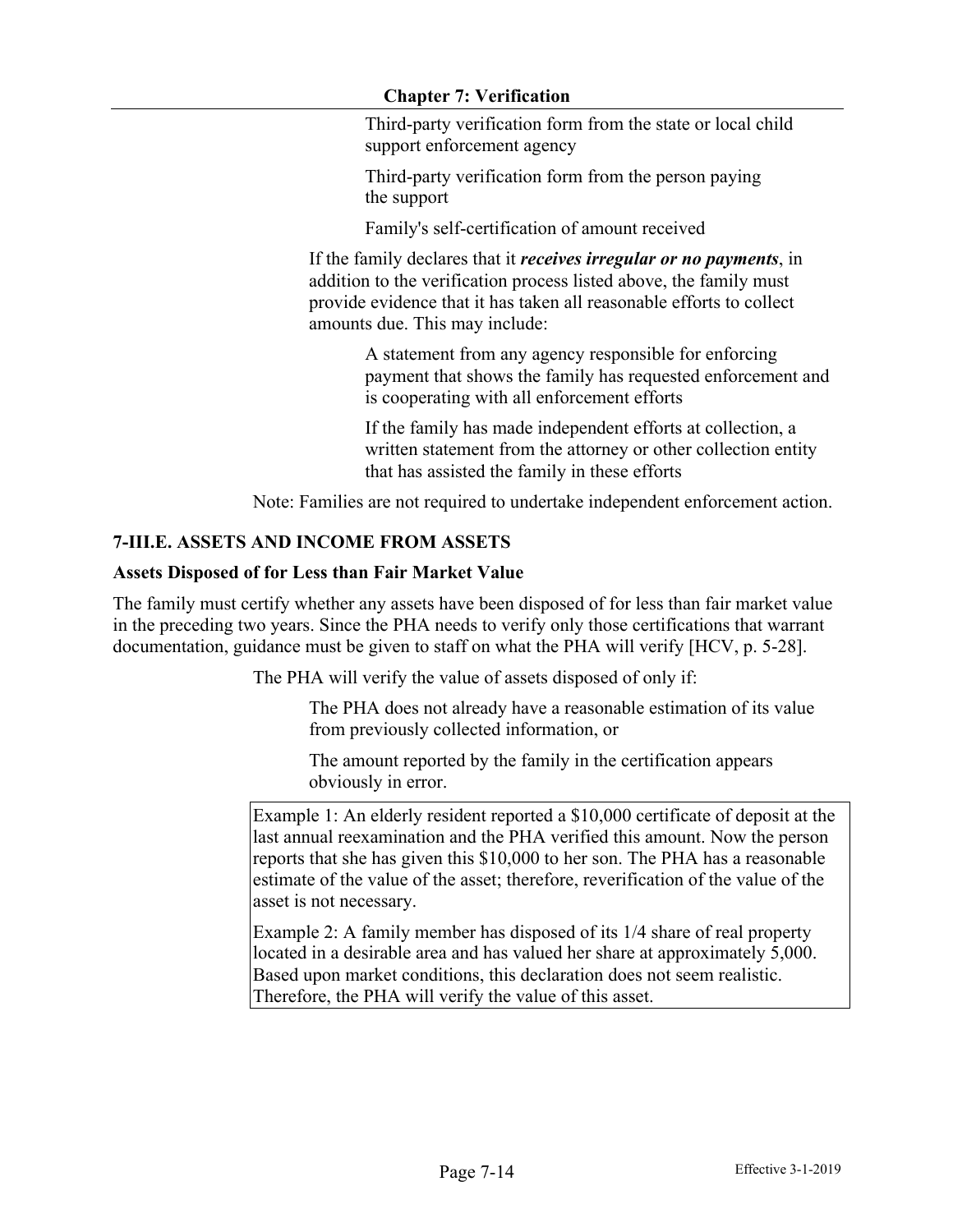## **7-III.F. NET INCOME FROM RENTAL PROPERTY**

The family must provide:

A current executed lease for the property that shows the rental amount or certification from the current tenant

A self-certification from the family members engaged in the rental of property providing an estimate of expenses for the coming year and the most recent IRS Form 1040 with Schedule E (Rental Income). If schedule E was not prepared, the PHA will require the family members involved in the rental of property to provide a selfcertification of income and expenses for the previous year and may request documentation to support the statement including: tax statements, insurance invoices, bills for reasonable maintenance and utilities, and bank statements or amortization schedules showing monthly interest expense.

# **7-III.G. RETIREMENT ACCOUNTS**

The standard verification policies found in Part I of this chapter apply to the verification of retirement accounts. When third-party verification is not available the type of original document that will be accepted could vary with the family member's retirement status. The PHA must provide guidance on how retirement accounts will be verified if third-party verification is not available.

> The PHA will accept written third-party documents supplied by the family as evidence of the status of retirement accounts.

> The type of original document that will be accepted depends upon the family member's retirement status.

*Before* retirement, the PHA will accept an original document from the entity holding the account with a date that shows it is the most recently scheduled statement for the account but in no case earlier than 6 months from the effective date of the examination.

*Upon* retirement, the PHA will accept an original document from the entity holding the account that reflects any distributions of the account balance, any lump sums taken and any regular payments.

*After* retirement, the PHA will accept an original document from the entity holding the account dated no earlier than 12 months before that reflects any distributions of the account balance, any lump sums taken and any regular payments.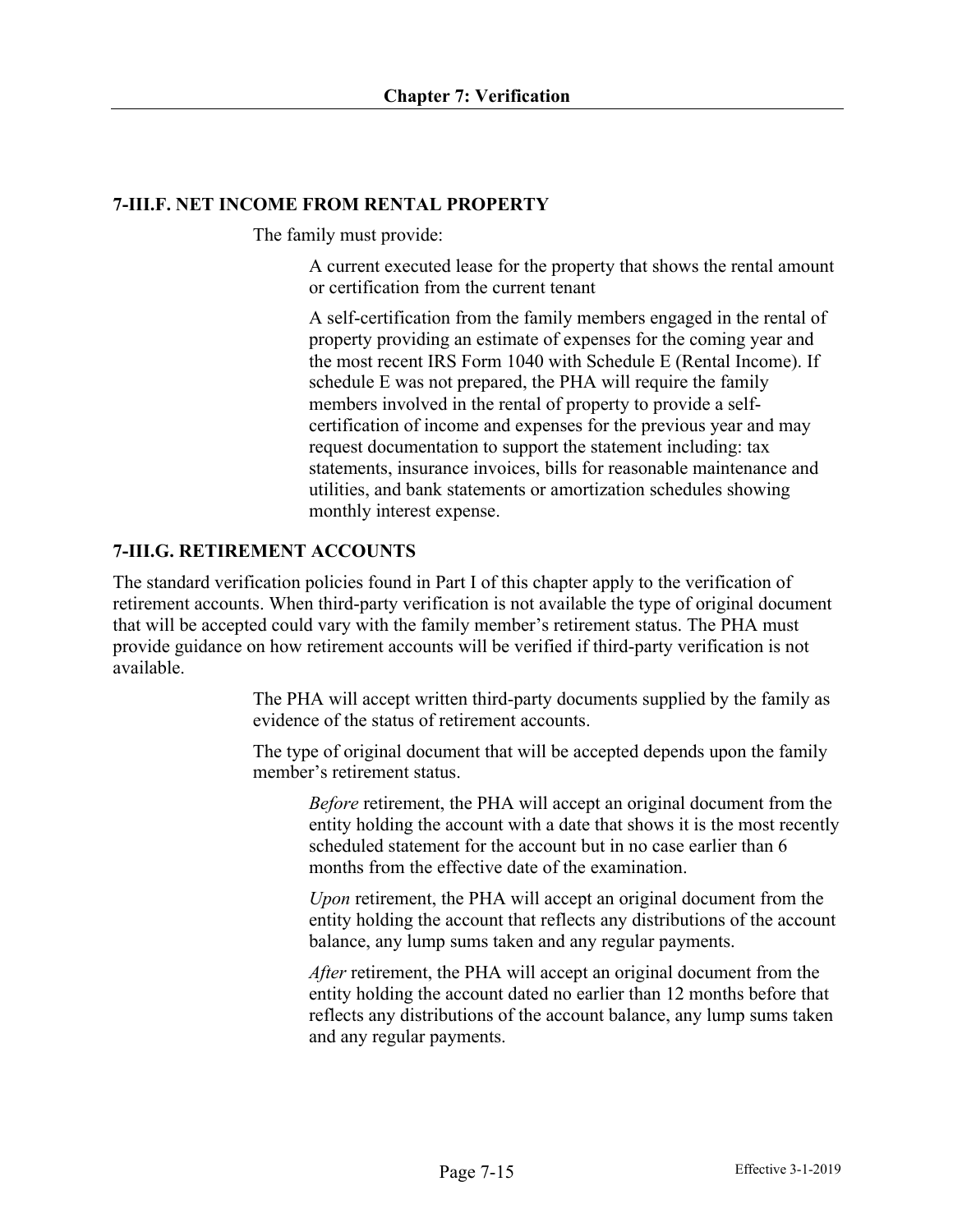# **7-III.H. INCOME FROM EXCLUDED SOURCES**

HUD guidance on verification of excluded income draws a distinction between income which is fully excluded and income which is only partially excluded.

For fully excluded income, the PHA is **not** required to follow the verification hierarchy, document why third-party verification is not available, or report the income on the 50058. Fully excluded income is defined as income that is entirely excluded from the annual income determination (for example, food stamps, earned income of a minor, or foster care funds) [Notice PIH 2013-04].

PHAs may accept a family's signed application or reexamination form as self-certification of fully excluded income. They do not have to require additional documentation. However, if there is any doubt that a source of income qualifies for full exclusion, PHAs have the option of requiring additional verification.

For partially excluded income, the PHA **is** required to follow the verification hierarchy and all applicable regulations, and to report the income on the 50058. Partially excluded income is defined as income where only a certain portion of what is reported by the family qualifies to be excluded and the remainder is included in annual income (for example, the income of an adult full-time student, or income excluded under the earned income disallowance).

> The PHA will accept the family's self-certification as verification of fully excluded income. The PHA may request additional documentation if necessary to document the income source.

The PHA will verify the source and amount of partially excluded income as described in Part 1 of this chapter.

### **7-III.I. ZERO ANNUAL INCOME STATUS**

The PHA will check UIV sources and/or request information from third-party sources to verify that certain forms of income such as unemployment benefits, TANF, SS, SSI, earned income, etc. are not being received by families claiming to have zero annual income.

# **PART IV: VERIFYING MANDATORY DEDUCTIONS**

### **7-IV.A. DEPENDENT AND ELDERLY/DISABLED HOUSEHOLD DEDUCTIONS**

. The dependent and elderly/disabled family deductions require only that the PHA verify that the family members identified as dependents or elderly/disabled persons meet the statutory definitions. No further verifications are required.

#### **Dependent Deduction**

See Chapter 6 (6-II.B.) for a full discussion of this deduction. The PHA will verify that:

- Any person under the age of 18 for whom the dependent deduction is claimed is not the head, spouse or co-head of the family and is not a foster child
- Any person age 18 or older for whom the dependent deduction is claimed is not a foster adult or live-in aide, and is a person with a disability or a full time student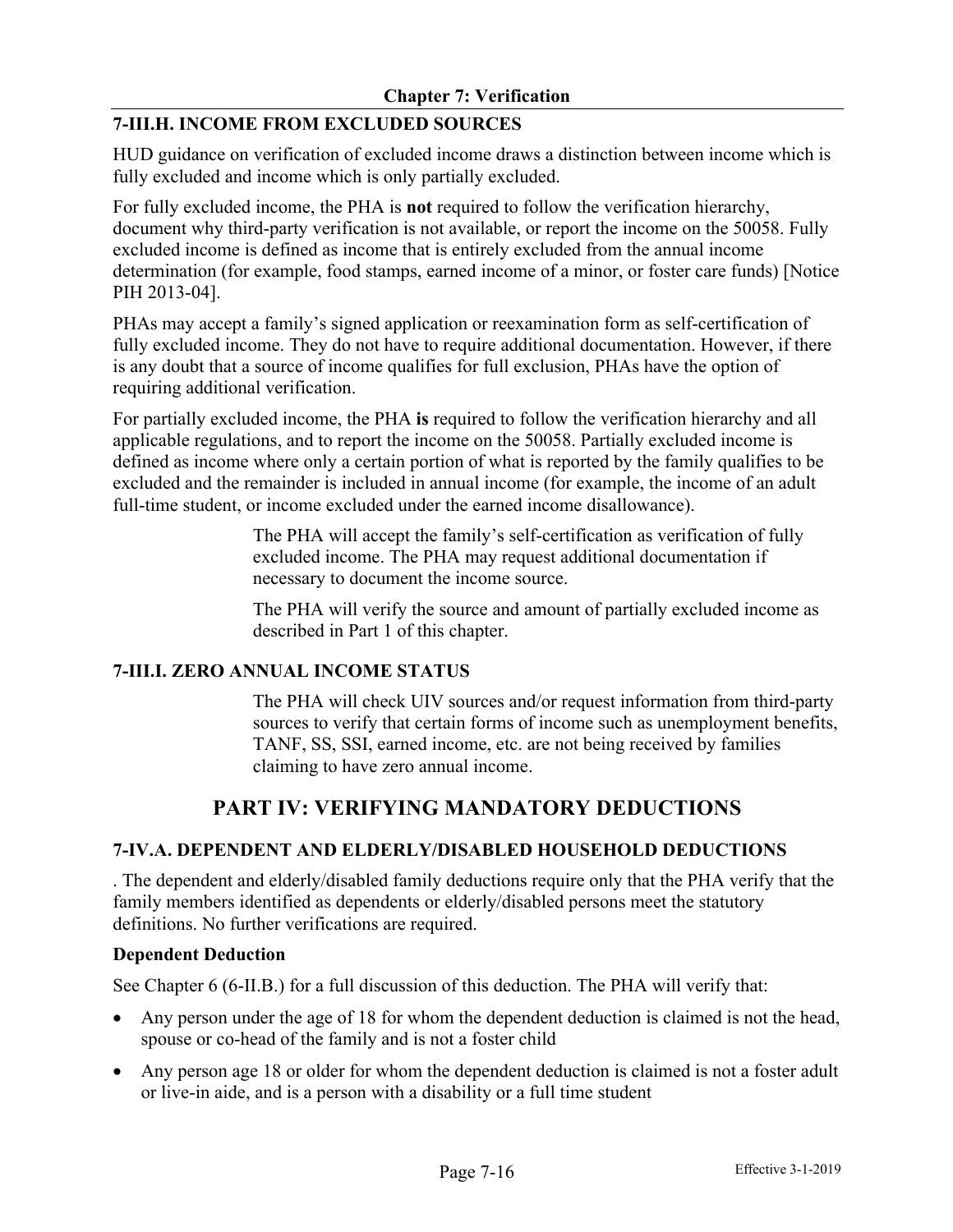## **Elderly/Disabled Family Deduction**

See the Eligibility chapter for a definition of elderly and disabled families and Chapter 6 (6-II.C.) for a discussion of the deduction. The PHA will verify that the head, spouse, or co-head is 62 years of age or older or a person with disabilities.

## **7-IV.B. MEDICAL EXPENSE DEDUCTION**

Policies related to medical expenses are found in 6-II.D. The amount of the deduction will be verified following the standard verification procedures described in Part I.

### **Amount of Expense**

### PHA Policy

Medical expenses will be verified through:

Written third-party documents provided by the family, such as pharmacy printouts or receipts.

The PHA will make a best effort to determine what expenses from the past are likely to continue to occur in the future. The PHA will also accept evidence of monthly payments or total payments that will be due for medical expenses during the upcoming 12 months.

Written third-party verification forms, if the family is unable to provide acceptable documentation.

If third-party or document review is not possible, written family certification as to costs anticipated to be incurred during the upcoming 12 months.

In addition, the PHA must verify that:

- The household is eligible for the deduction.
- The costs to be deducted are qualified medical expenses.
- The expenses are not paid for or reimbursed by any other source.
- Costs incurred in past years are counted only once.
- **Eligible Household**
- The medical expense deduction is permitted only for households in which the head, spouse, or co-head is at least 62 or a person with disabilities. The PHA will verify that the family meets the definition of an elderly or disabled family provided in the Eligibility chapter, and as described in Chapter 7 (7-IV.A) of this plan.
- **Qualified Expenses**
- To be eligible for the medical expenses deduction, the costs must qualify as medical expenses. See Chapter 6 (6-II.D.) for the PHA's policy on what counts as a medical expense.
- **Unreimbursed Expenses**
- To be eligible for the medical expenses deduction, the costs must not be reimbursed by another source.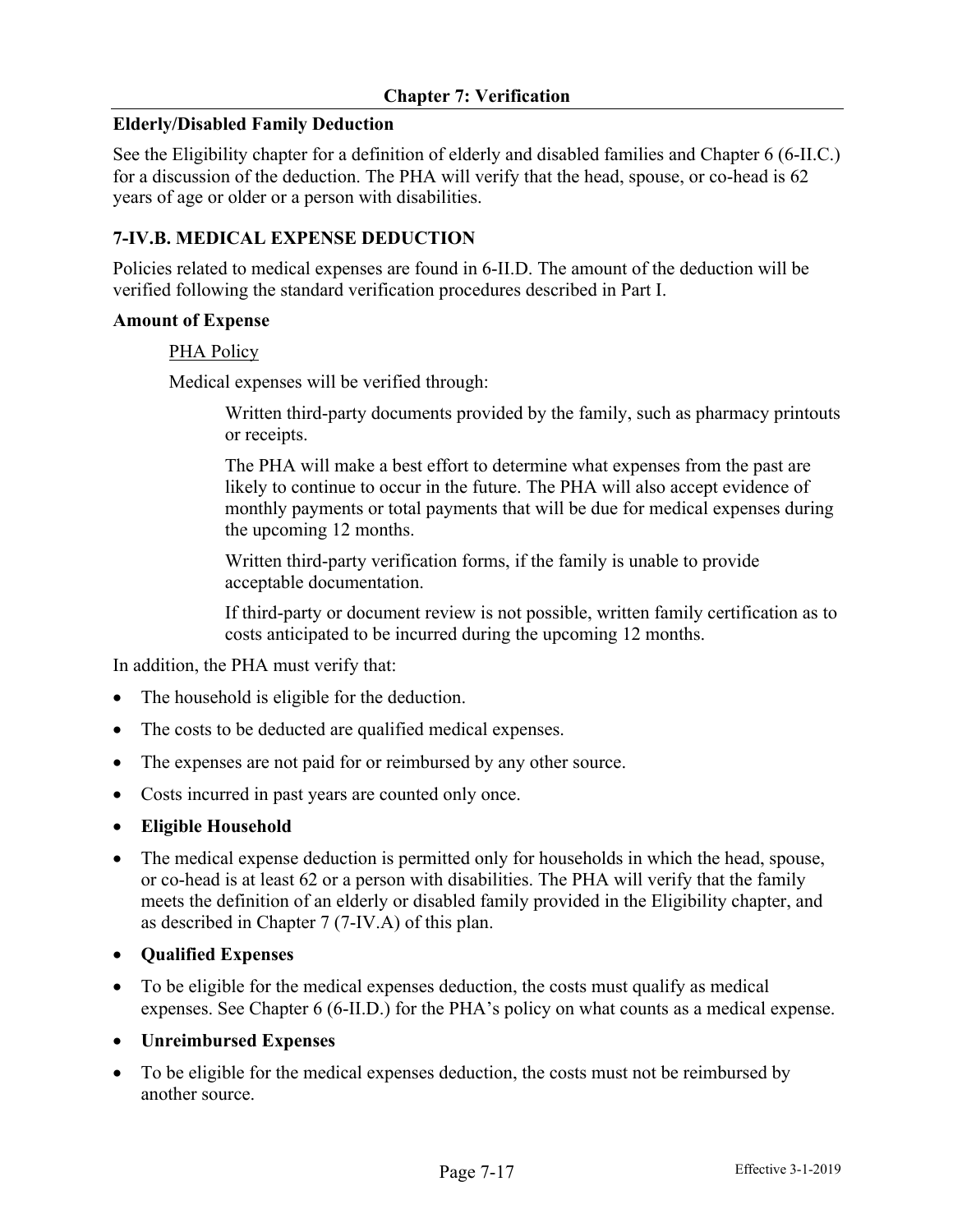- PHA Policy
- The family will be required to certify that the medical expenses are not paid or reimbursed to the family from any source. If expenses are verified through a third party, the third party must certify that the expenses are not paid or reimbursed from any other source **Unreimbursed Expenses**

The PHA needs to clarify how it will determine that medical expenses will not be reimbursed by other sources.

> The family will be required to certify that the medical expenses are not paid or reimbursed to the family from any source. If expenses are verified through a third party, the third party must certify that the expenses are not paid or reimbursed from any other source.

#### **Expenses Incurred in Past Years**

When anticipated costs are related to on-going payment of medical bills incurred in past years, the PHA will verify:

The anticipated repayment schedule

The amounts paid in the past, and

Whether the amounts to be repaid have been deducted from the family's annual income in past years

### **7-IV.C. DISABILITY ASSISTANCE EXPENSES**

Policies related to disability assistance expenses are found in 6-II.E. The amount of the deduction will be verified following the standard verification procedures described in Part I.

#### **Amount of Expense**

#### *Attendant Care*

The PHA will accept written third-party documents provided by the family.

If family-provided documents are not available, the PHA will provide a thirdparty verification form directly to the care provider requesting the needed information.

Expenses for attendant care will be verified through:

Written third-party documents provided by the family, such as receipts or cancelled checks

Third-party verification form signed by the provider, if familyprovided documents are not available

If third-party or document review is not possible, written family certification as to costs anticipated to be incurred for the upcoming 12 months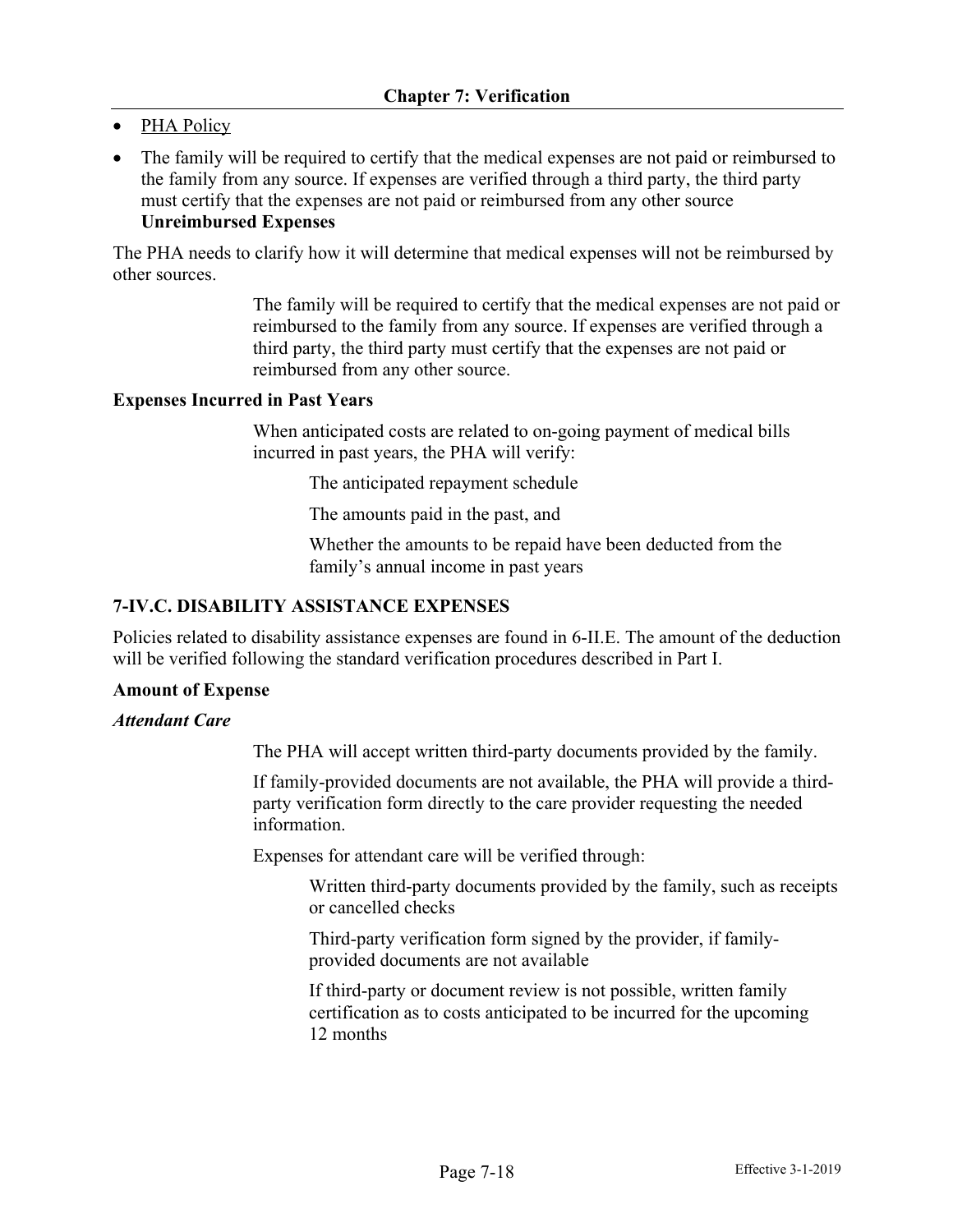# *Auxiliary Apparatus*

Expenses for auxiliary apparatus will be verified through:

Written third-party documents provided by the family, such as billing statements for purchase of auxiliary apparatus, or other evidence of monthly payments or total payments that will be due for the apparatus during the upcoming 12 months

Third-party verification form signed by the provider, if familyprovided documents are not available

If third-party or document review is not possible, written family certification of estimated apparatus costs for the upcoming 12 months

In addition, the PHA must verify that:

- The family member for whom the expense is incurred is a person with disabilities (as described in 7-II.F above).
- The expense permits a family member, or members, to work (as described in 6-II.E.).
- The expense is not reimbursed from another source (as described in 6-II.E.).

## **Family Member is a Person with Disabilities**

To be eligible for the disability assistance expense deduction, the costs must be incurred for attendant care or auxiliary apparatus expense associated with a person with disabilities. The PHA will verify that the expense is incurred for a person with disabilities (See 7-II.F.).

### **Family Member(s) Permitted to Work**

The PHA must verify that the expenses claimed actually enable a family member, or members, to work. The person enabled to work could be the person with disabilities but does not have to be. The expense could enable more than one person to work. The PHA needs to provide guidance as to how it is verified that the person or persons who work are enabled to do so by the disability assistance expense.

> The PHA will request third-party verification from a rehabilitation agency or knowledgeable medical professional indicating that the person with disabilities requires attendant care or an auxiliary apparatus to be employed, or that the attendant care or auxiliary apparatus enables another family member, or members, to work. (See 6-II.E.) This documentation may be provided by the family.

If third-party verification has been attempted and is either unavailable or proves unsuccessful, the family must certify that the disability assistance expense frees a family member, or members (possibly including the family member receiving the assistance), to work.

### **Unreimbursed Expenses**

The PHA needs to clarify how it will determine that disability assistance expenses will not be reimbursed by other sources.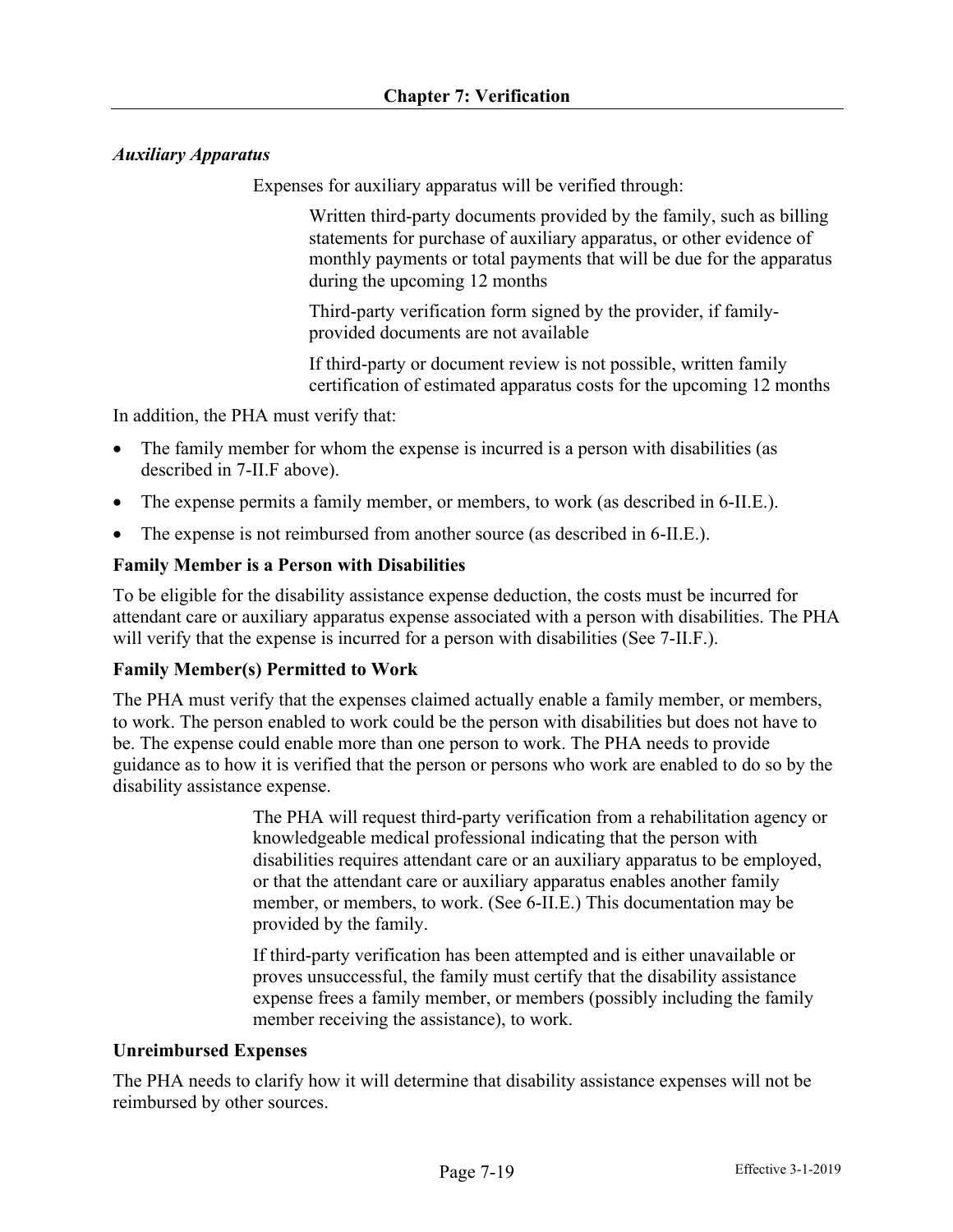The family will be required to certify that attendant care or auxiliary apparatus expenses are not paid by or reimbursed to the family from any source.

## **7-IV.D. CHILD CARE EXPENSES**

Policies related to child care expenses are found in Chapter 6 (6-II.F). The amount of the deduction will be verified following the standard verification procedures described in Part I. In addition, the PHA must verify that:

- The child is eligible for care (12 or younger).
- The costs claimed are not reimbursed.
- The costs enable a family member to work, actively seek work, or further their education.
- The costs are for an allowable type of child care.
- The costs are reasonable.

## **Eligible Child**

To be eligible for the child care deduction, the costs must be incurred for the care of a child under the age of 13. The PHA will verify that the child being cared for (including foster children) is under the age of 13 (See 7-II.C.).

#### **Unreimbursed Expense**

To be eligible for the child care deduction, the costs must not be reimbursed by another source.

### PHA Policy

The family and the care provider will be required to certify that the child care expenses are not paid by or reimbursed to the family from any source.

#### **Unreimbursed Expense**

The family and the care provider will be required to certify that the child care expenses are not paid by or reimbursed to the family from any source.

### **Pursuing an Eligible Activity**

### *Information to be Gathered*

The PHA will verify information about how the schedule for the claimed activity relates to the hours of care provided, the time required for transportation, the time required for study (for students), the relationship of the family member(s) to the child, and any special needs of the child that might help determine which family member is enabled to pursue an eligible activity.

#### *Seeking Work*

Whenever possible the PHA will use documentation from a state or local agency that monitors work-related requirements (e.g., welfare or unemployment). In such cases the PHA will request family-provided verification from the agency of the member's job seeking efforts to date and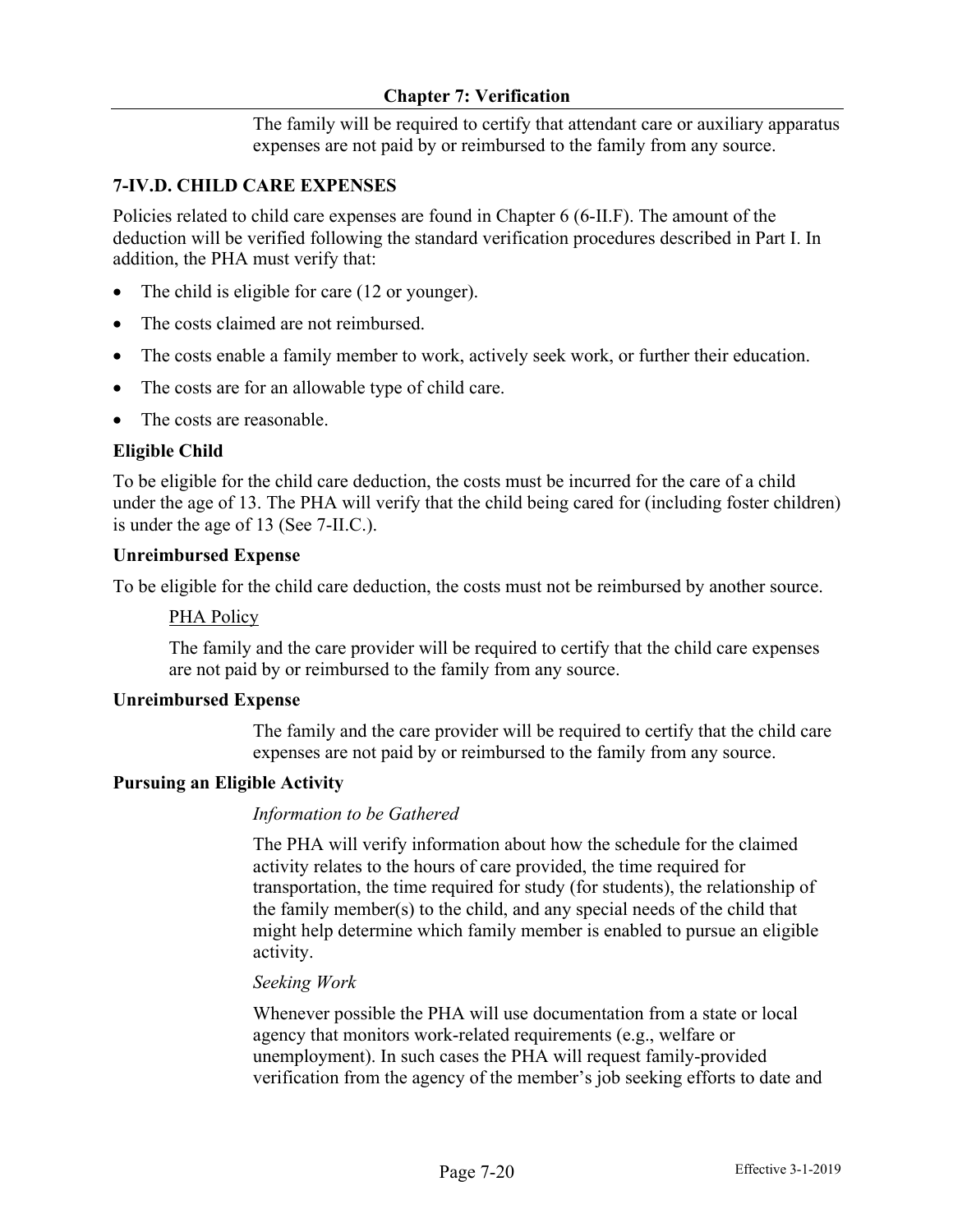require the family to submit to the PHA any reports provided to the other agency.

In the event third-party verification is not available, the PHA will provide the family with a form on which the family member must record job search efforts. The PHA will review this information at each subsequent reexamination for which this deduction is claimed.

# *Furthering Education*

The PHA will ask that the academic or vocational educational institution verify that the person permitted to further his or her education by the child care is enrolled and provide information about the timing of classes for which the person is registered.

# *Gainful Employment*

The PHA will seek third-party verification of the work schedule of the person who is permitted to work by the child care. In cases in which two or more family members could be permitted to work, the work schedules for all relevant family members may be verified. The documentation may be provided by the family.

# **Allowable Type of Child Care**

The type of care to be provided is determined by the family, but must fall within certain guidelines, as discussed in Chapter 6.

> The PHA will verify that the type of child care selected by the family is allowable, as described in Chapter 6 (6-II.F).

The PHA will verify that the fees paid to the child care provider cover only child care costs (e.g., no housekeeping services or personal services) and are paid only for the care of an eligible child (e.g., prorate costs if some of the care is provided for ineligible family members).

The PHA will verify that the child care provider is not an assisted family member. Verification will be made through the head of household's declaration of family members who are expected to reside in the unit.

### **Reasonableness of Expenses**

The type of care to be provided is determined by the family, but must fall within certain guidelines, as discussed in Chapter 6.

# PHA Policy

The PHA will verify that the type of child care selected by the family is allowable, as described in Chapter 6 (6-II.F).

The PHA will verify that the fees paid to the child care provider cover only child care costs (e.g., no housekeeping services or personal services) and are paid only for the care of an eligible child (e.g., prorate costs if some of the care is provided for ineligible family members).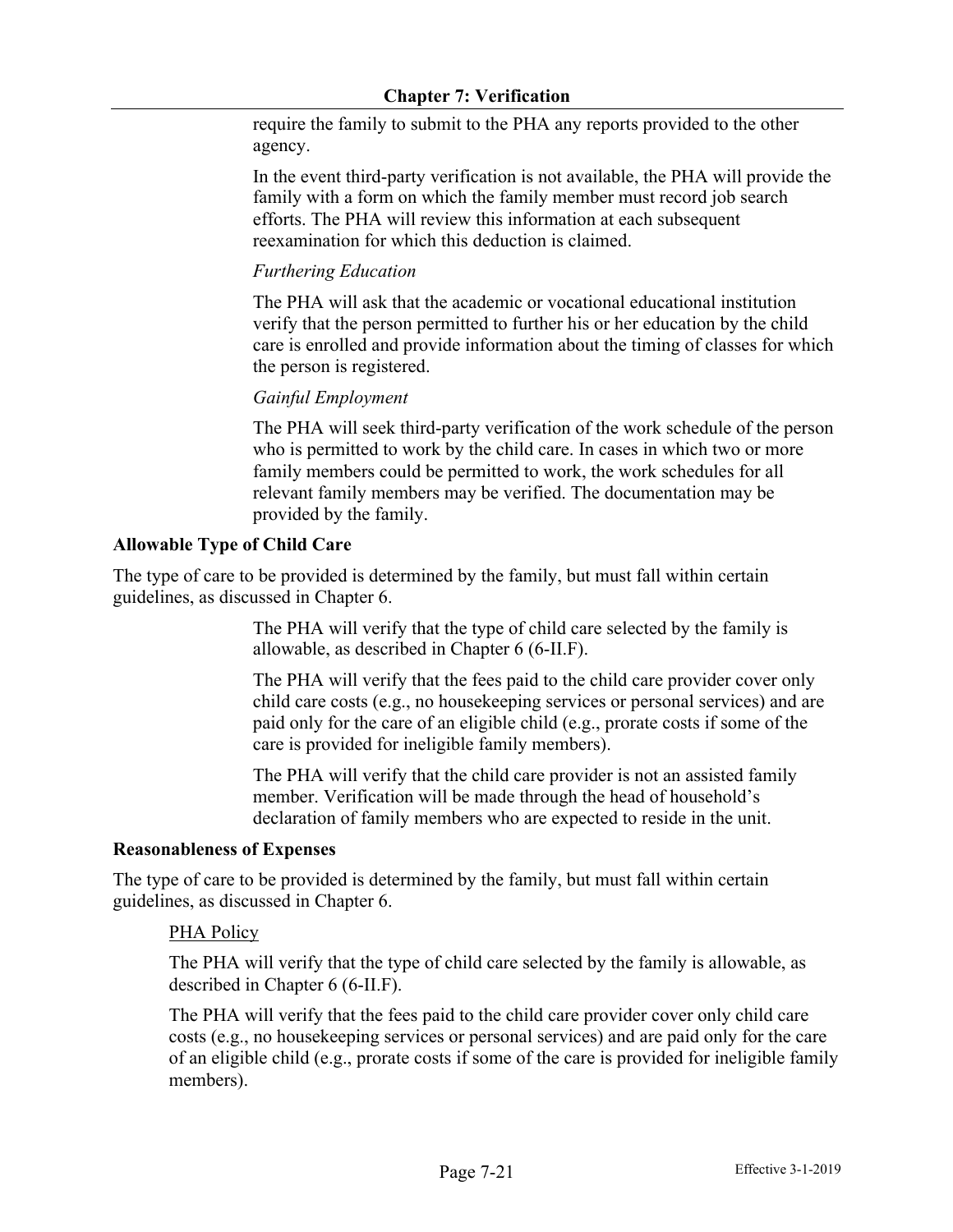The PHA will verify that the child care provider is not an assisted family member. Verification will be made through the head of household's declaration of family members who are expected to reside in the unit.

## **Reasonableness of Expenses**

Only reasonable child care costs can be deducted.

## PHA Policy

The actual costs the family incurs will be compared with the PHA's established standards of reasonableness for the type of care in the locality to ensure that the costs are reasonable.

If the family presents a justification for costs that exceed typical costs in the area, the PHA will request additional documentation, as required, to support a determination that the higher cost is appropriate.

## **Exhibit 7-1: Summary of Documentation Requirements for Noncitizens [HCV GB, pp. 5-9 and 5-10)**

- All noncitizens claiming eligible status must sign a declaration of eligible immigrant status on a form acceptable to the PHA.
- Except for persons 62 or older, all noncitizens must sign a verification consent form
- Additional documents are required based upon the person's status.

## **Elderly Noncitizens**

• A person 62 years of age or older who claims eligible immigration status also must provide proof of age such as birth certificate, passport, or documents showing receipt of SS old-age benefits.

### **All other Noncitizens**

• Noncitizens that claim eligible immigration status also must present the applicable USCIS document. Acceptable USCIS documents are listed below.